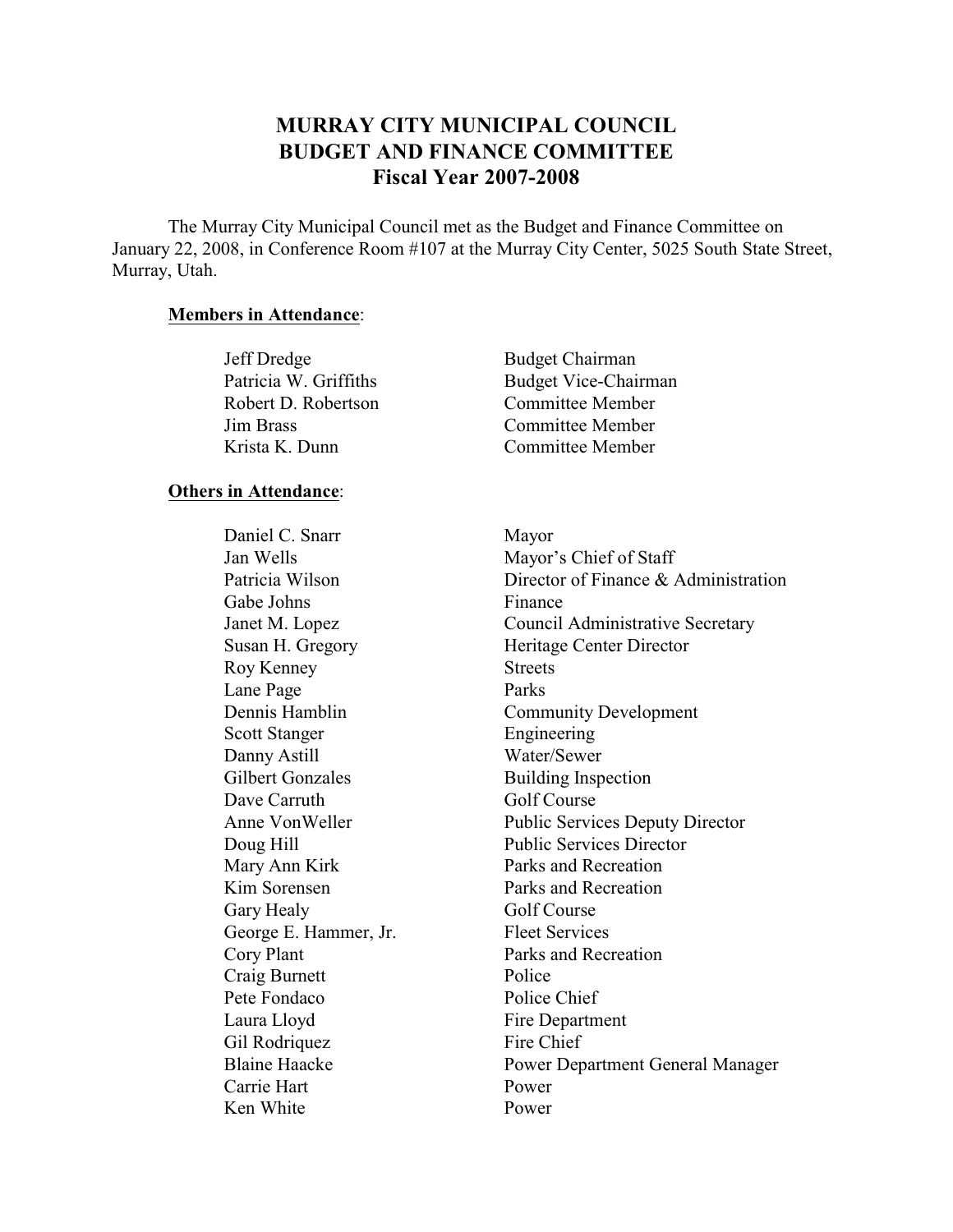Murray City Budget & Finance Committee **Page 2** Page 2 Mid-Year Budget Review Fiscal 2008 January 22, 2008

| <b>Charles Crutcher</b> | Power                      |
|-------------------------|----------------------------|
| Ron Koller              | <b>City Treasurer</b>      |
| Carol Heales            | City Recorder              |
| Jenifer Francis         | Attorney's Office          |
| Frank Nakamura          | <b>City Attorney</b>       |
| <b>Brent Davidson</b>   | Deputy City Recorder       |
| David Larsen            | <b>Information Systems</b> |
| Michael Williams        | Court                      |
| Dale Whittle            | Human Resources Director   |
| Mike Terry              | <b>Human Resources</b>     |
|                         |                            |

Budget Chairman Jeff Dredge opened the budget review meeting at 9:02 a.m. and welcomed all those in attendance. Chairman Dredge excused Council Member Jim Brass, stating that he would join the meeting in progress.

Mr. Dredge introduced Pat Wilson, Director of Finance and Administration , who would address the Revenue Status Report.

## **Revenue Status Report:**

Ms. Wilson began her comments by thanking the Mayor and Council for the opportunity to serve the City of Murray as the new Finance Director. She stated that she has learned a lot and received help from associates at all levels, from policy makers, to department heads, to her own staff, and she is grateful for that assistance.

Ms. Wilson stated that she is trying to follow established procedures in the finance department and went on to explain her own philosophy of change. She believes it is wise to begin by analyzing how procedures currently operate, and subsequently, if change would benefit the City, then she would make adjustments. She has met with Councilman Dredge regarding some changes in the budget process that may be made in the future. In addition, she has talked with the Mayor and his staff about possible system improvements. She promised the department heads that changes will only be made with advance warning and explanation.

Regarding the binders that were put together for the Council and Mayor, Ms. Wilson stated that the printouts are basically what was included last year and are from the HTE system. Because this system is new to Ms. Wilson, she has asked Gabe Johns, from finance, to be present to assist in answering questions.

In preparation for this Mid-Year Budget Review, Ms. Wilson has spent much time looking at the numbers and would like to give an overview of accounts. To begin, she prepared for each Member a listing of department classifications. Those on the left side of the paper are departments in the General Fund, and they are numerous. On the right side, are those funds with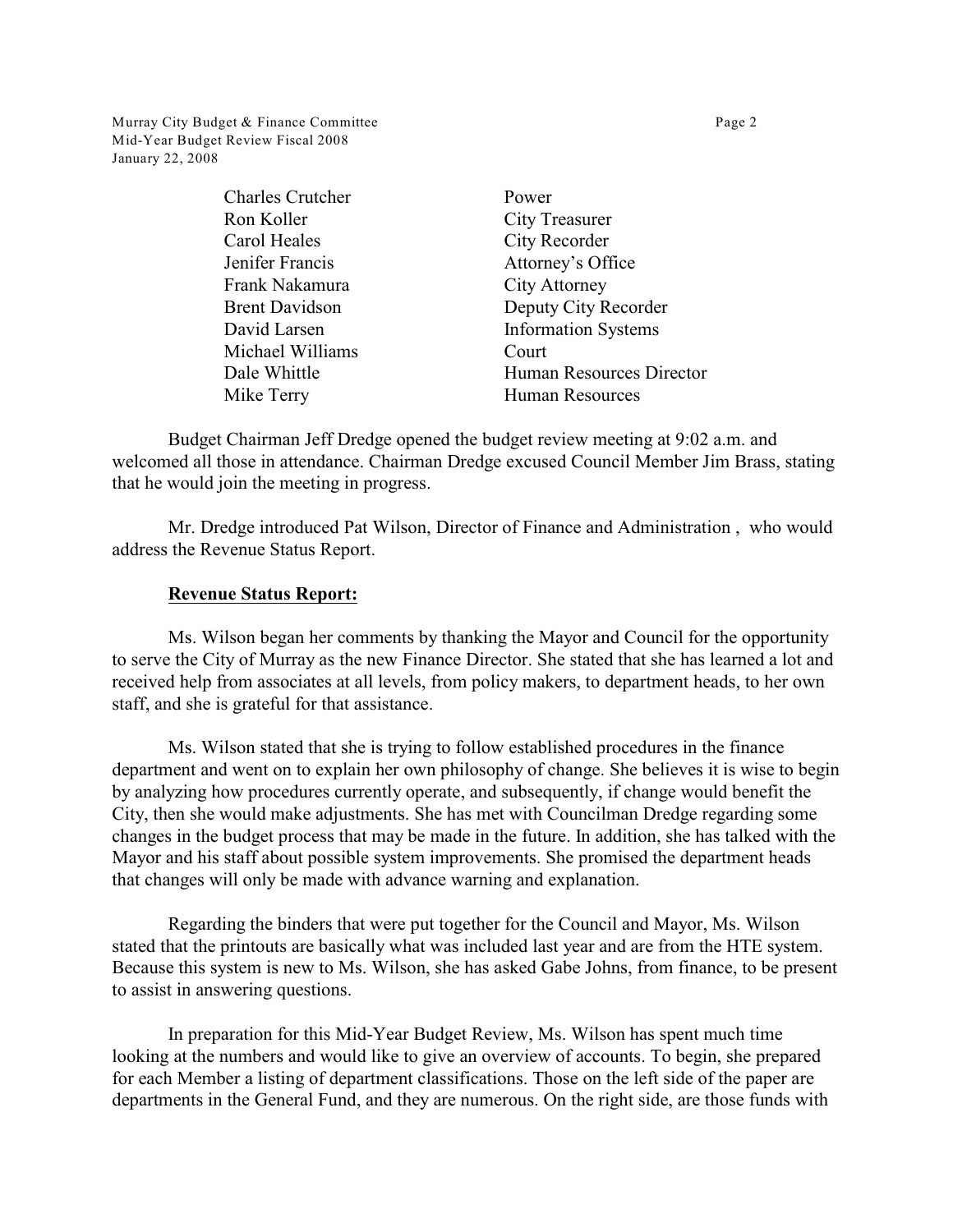Murray City Budget & Finance Committee **Page 3** Page 3 Mid-Year Budget Review Fiscal 2008 January 22, 2008

multiple departments, that are considered enterprise funds.

The General Fund, called governmental, are funded by taxes. The enterprise funds are charge-for-service funds, paid for by the customers utilizing those services. Some of the departments do cross over somewhat.

On the enterprise funds, the belief is that the expenses should be covered by the income in that fund. The accounting can be handled in two different ways: 1) the expenses may be kept in the enterprise fund, or 2) kept in the governmental fund and reimbursed by the enterprise fund, as is the case in the utility billing department.

Due to this reimbursement method of accounting, sometimes you may notice negative numbers in your detail listings of the departments in the binder.

## **FY 2008 Budget Overview:**

Ms. Wilson provided a one page summary of the Fiscal Year 2008 Budget. This budget has been revised since it was originally adopted, and that is reflected in the numbers. This is the General Fund and revenues equal expenditures in the amount exceeding \$40 million. The majority of General Fund revenues do come from sales tax. Sales taxes are paid to the City on a monthly basis. The large December payment will not be received until February. Up to that time, sales taxes received had been a little higher than projected.

Mr. Dredge mentioned that by doing the Mid-Year Review of the budget in January, the numbers lack the large sales tax revenue from Christmas sales. He feels it would be wise to conduct this review when those figures are available.

Ms. Griffiths noted that it makes sense to have that data and she suggested an analysis be done to see what the impact is and then make a decision.

Ms. Wilson continued, stating that the bulk of the property taxes have been received and are in line with projections. She asked us to notice the revenue carry forward total which is for the capital projects fund. This money is to be used for the fire stations construction.

Mr. Dredge asked if we had any explanation for the large increase in personal property tax income. He stated that it is almost twice as much as last year.

Mayor Snarr commented that a portion, about one third, of the Intermountain Health Care (IHC) hospital is taxable, but that will not begin until next year.

Ms. Wells said that there is no increase from property taxes realized by the City when homes are reassessed. Property taxes remain the same unless a property tax increase is adopted.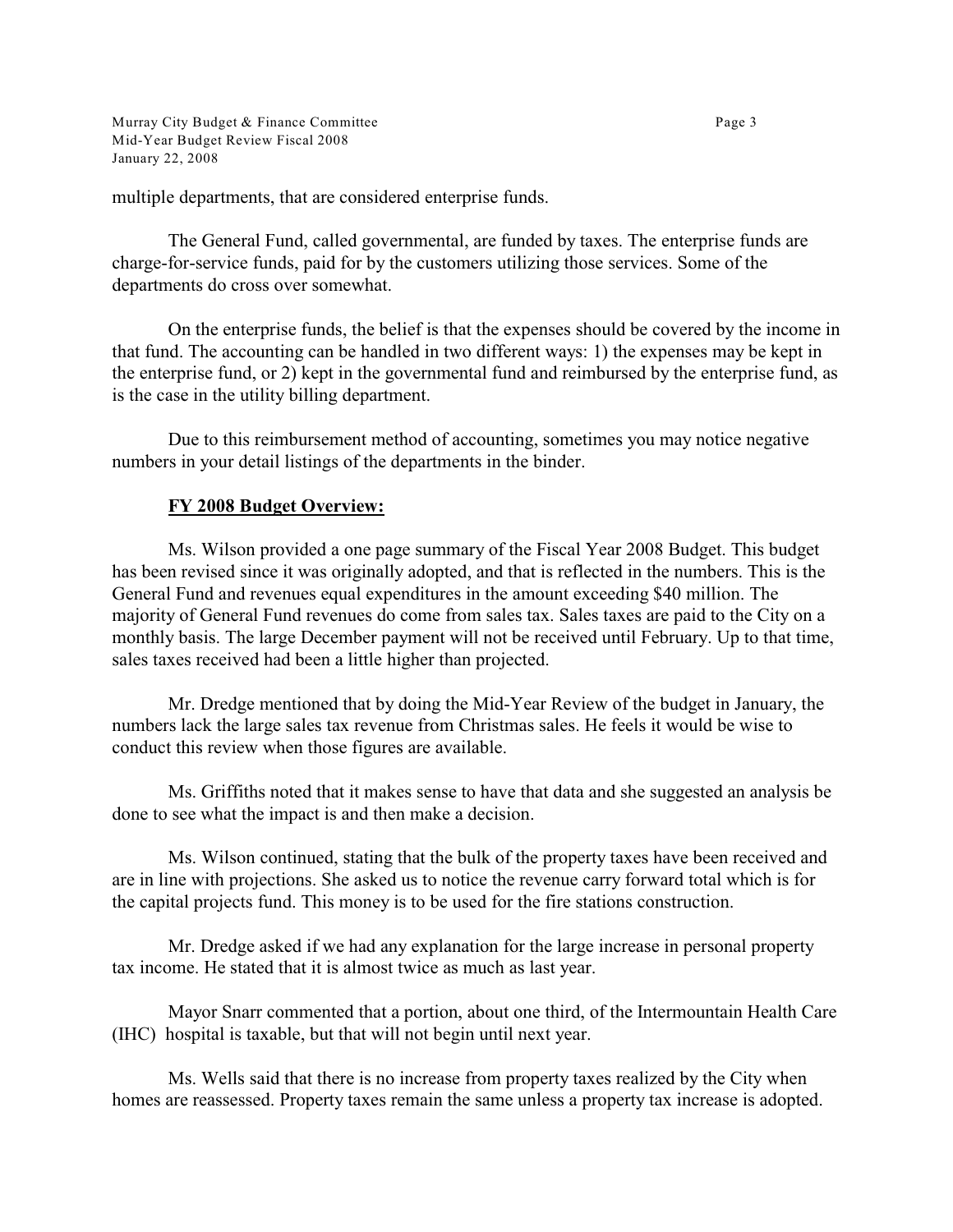Murray City Budget & Finance Committee **Page 4** Page 4 Mid-Year Budget Review Fiscal 2008 January 22, 2008

The property tax increase has to come from growth.

Ms. Wilson continued her presentation by stating that City expenditures are labor intensive. Sixty one percent of expenditures are labor related.

 The reimbursement for services item is a negative number and this amount will come from the enterprise funds as they repay the governmental fund.

The capital projects line item will come from the carry forward revenue above and is intended for the fire stations.

There is over one million dollars budgeted for ambulance service for up to half of this year. It looks like some of this will not be expended this fiscal year.

### **Mid-Year Review Comparison:**

Ms. Wilson prepared a document that compares mid-year revenue of FY07 to revenues of FY08. In a nutshell, if our budget is balanced, and it is, and if our expenditures are in line, revenue is being received as projected, then the City should be in good shape financially. This analysis is an attempt to show whether the revenues are coming in to meet the expenditures that have been budgeted.

The revenues have been classified into six categories: taxes, licenses and permits, intergovernmental (grants), charge for services, fines and assessments, and other.

The first column shows FY08 mid-year revenue which has actually been collected to date, July through December. The next column shows the same numbers for the year before, FY07. The third and fourth columns show the dollar change and percentage change. Next, the FY08 annual budgeted numbers are shown, followed by the mid-year receipts as a percentage of the budget. For example, in taxes, so far we have collected 54% of our budgeted tax revenue. Finally, the chart shows the same figures for FY07, budgeted total and percentage received as of mid-year. In taxes, the amount collected mid-year was 53%, so we are on target.

In licenses and permits, this year we have collected 59% and last year was 47% at this time, so we are improving and should be expected to make budgeted figures by the end of the fiscal year.

Intergovernmental revenue is not at the halfway mark, we have received only 36% of the budgeted amount, however, as grants work, some of them are paid after the money is spent.

Ms. Dunn stated that grants are down all over right now.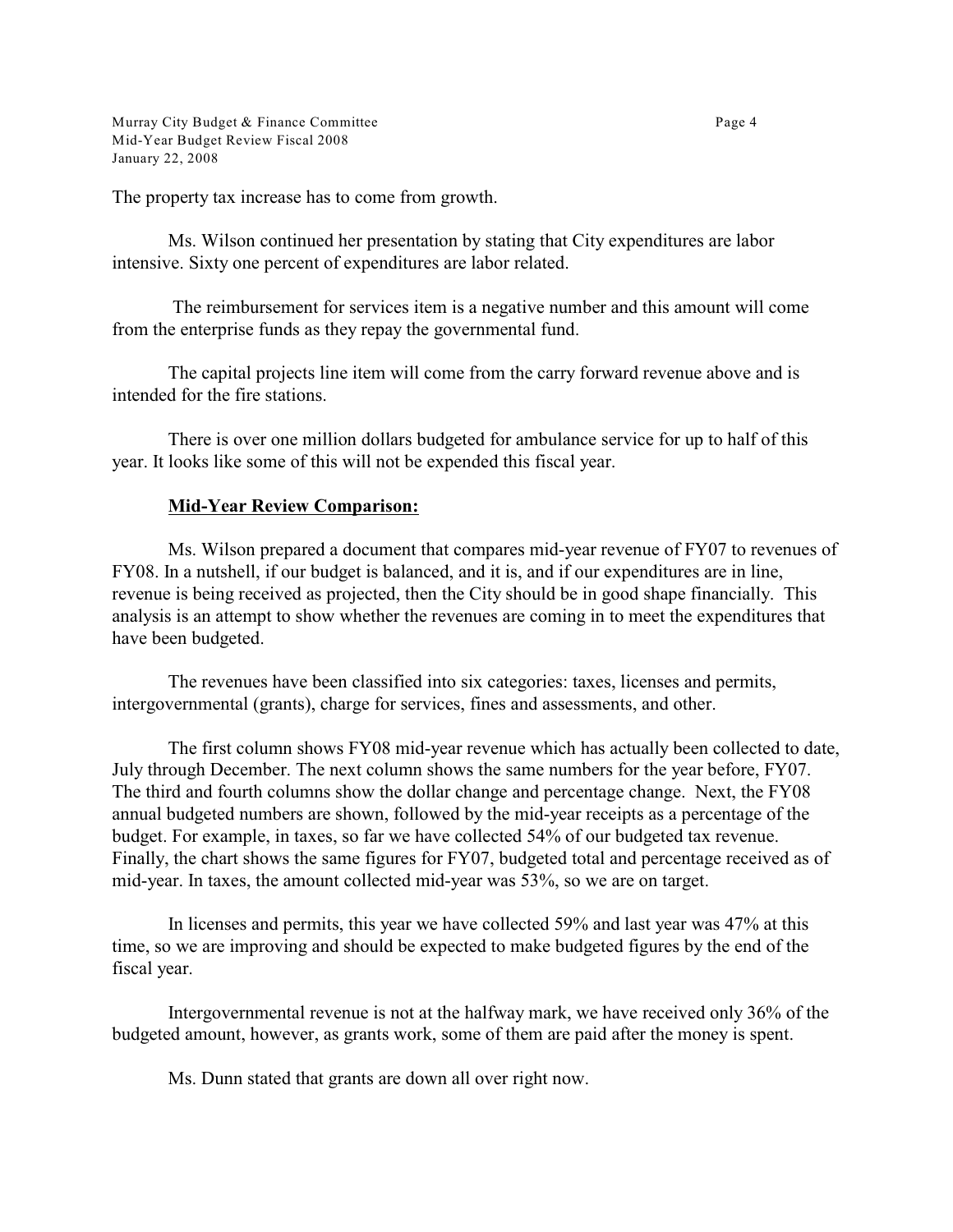Murray City Budget & Finance Committee **Page 5** Page 5 Mid-Year Budget Review Fiscal 2008 January 22, 2008

In the charge-for-services category we have received 48%, although, Ms. Wilson does not feel this is consequential.

 Fines and assessments are down about 6%. It is important that at the end of the year these figures are where we expect them, or that the revenue is made up in another category.

The other category, which combines all revenues not already included in a specific item, is at 68% of budget. This does include some sale of assets and the Sports Mall revenue which will last until 2017.

This information does confirm that the City income is on track. Currently, the City has collected 53% of budgeted revenue overall compared to 51% last year. Ms. Wilson feels comfortable that the City revenue is in line and there are no concerns at this time.

Mr. Dredge asked Ms. Wilson to explain why the total tax line shows a different number on the summary that she handed out compared to the detail listing in the binders.

Mr. Johns explained that the Public Treasurers Investment Fund numbers came in late and those figures could have been included in the summary, but not in the previous detail that went into the binders.

Mr. Dredge also commented that he noticed the interest income was way down.

Ms. Johns said that, regarding the sale of the Sports Mall, in the past the payments have been collected throughout the year, then the interest was allocated at the end of the year. The figures would be balanced, however, at this time the interest would be low and sale income a little high. In the future, Ms. Wilson intends to make those adjustments on a monthly basis.

In addition, it was discovered that some payments were not made at the same time this year compared to last, so that will make the numbers appear off somewhat, according to Ms. Wilson.

That concluded the revenue report from Ms. Wilson of the Finance Department.

**Public Services:** Doug Hill, Director, Public Services Department.

Mr. Dredge asked Doug Hill about the Class C road allocations, and if the figures simply reflect how the money flows to the City.

Mr. Hill responded that it is also a reflection of how much gas people are buying. The City receives a percentage of the gas tax based upon the number of lane miles that are in the City. Mr. Hill has noticed that when gas prices increase the funds to the City decrease, due to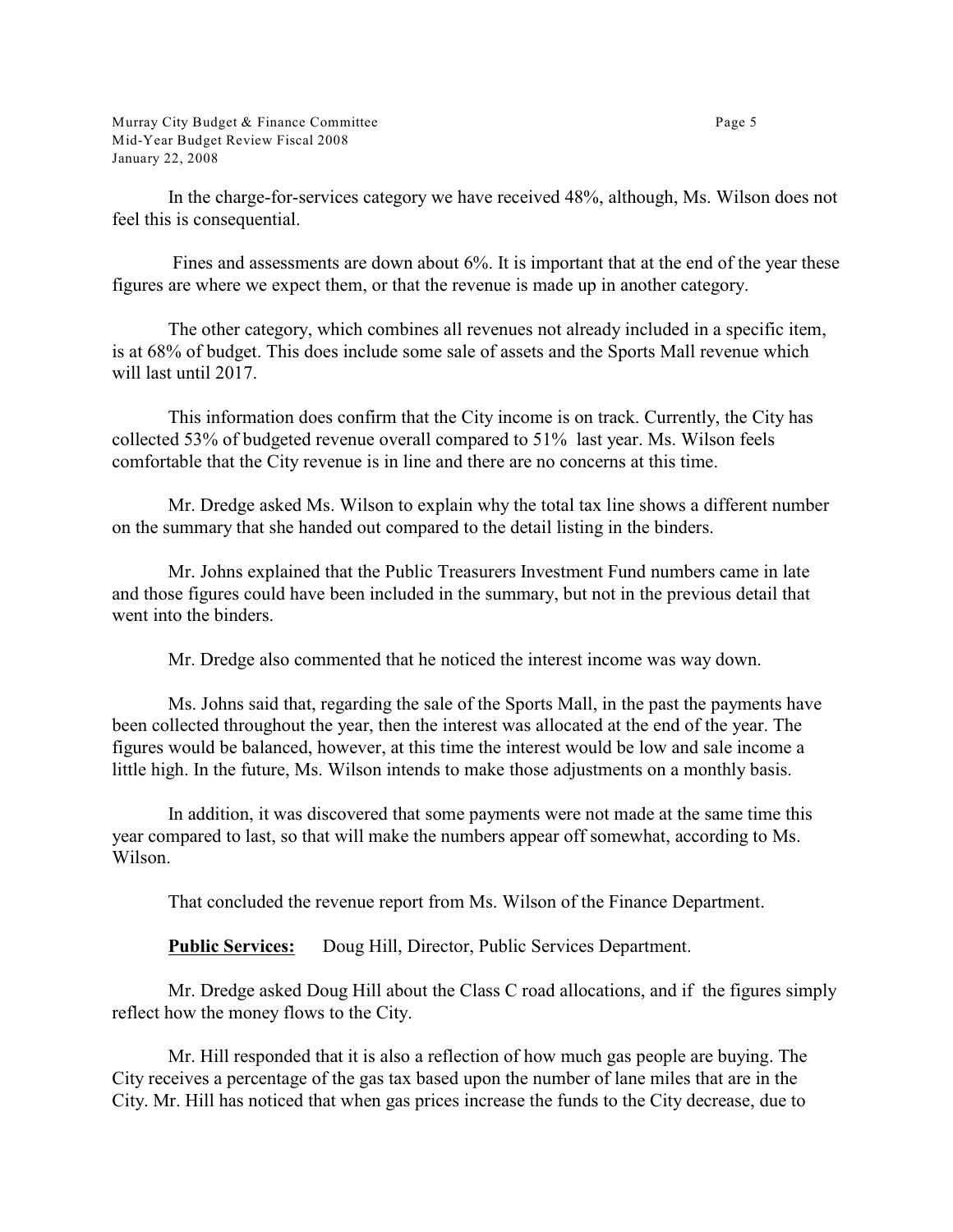Murray City Budget & Finance Committee **Page 6** Page 6 Mid-Year Budget Review Fiscal 2008 January 22, 2008

lowered usage. The payments are received on a quarterly basis and go directly to Finance. Over the last few years this income has continued to decreased slightly. This could negatively impact the roads that are repaired this year.

Mr. Hill addressed issues in building inspections. In the first half of this year the City has issued more building permits than ever before. A higher building value has been noted in the inspections. As a result, there has been an increase in revenue for building permits. Most of the permits are for commercial and office space. There is not much physical space for new single family residential, although the Fireclay area has generated some residential permits, and there are some for redevelopment around the City.

The next category Mr. Hill addressed had to do with roadways, both repair and construction. Five road construction projects have been completed and another six are scheduled for this spring and summer. Mr. Hill stated that due to a changing bidding climate, more bidders and better pricing, he feels that the projects may come in below budget. The salt budget, however, has been completely exhausted. The last of the \$40,000 salt money was spent in December, consequently, he anticipates exceeding that budget but he does not know by how much and whether that it will negatively affect the overall budget.

Ms. vonWeller remarked that she had just ordered another thousand tons of salt.

Mr. Robertson asked if overtime pay had also been excessive.

Mr. Hill confirmed that overtime has been high thus far, and on holidays wages are double time and a half.

Mr. Robertson and Ms. Griffiths both commented that the snow removal service has been excellent.

Mr. Hill stated that Roy Kenney is responsible for that.

Mr. Robertson commented that he sees way too many vehicles left on the streets for the plows to work around.

Mr. Hill said that he reports to the police any cars that are continually left parked on the street.

Mr. Hill mentioned that he had to drop from the budget repair on Creek Road. He would like to try to fit that into the next budget year, although, if enough funds are unused from other projects, Mr. Hill may be able to add that one in 2008, with final approval from the Mayor.

Mr. Robertson said that after this difficult winter he suspects there will be excessive repair work necessary.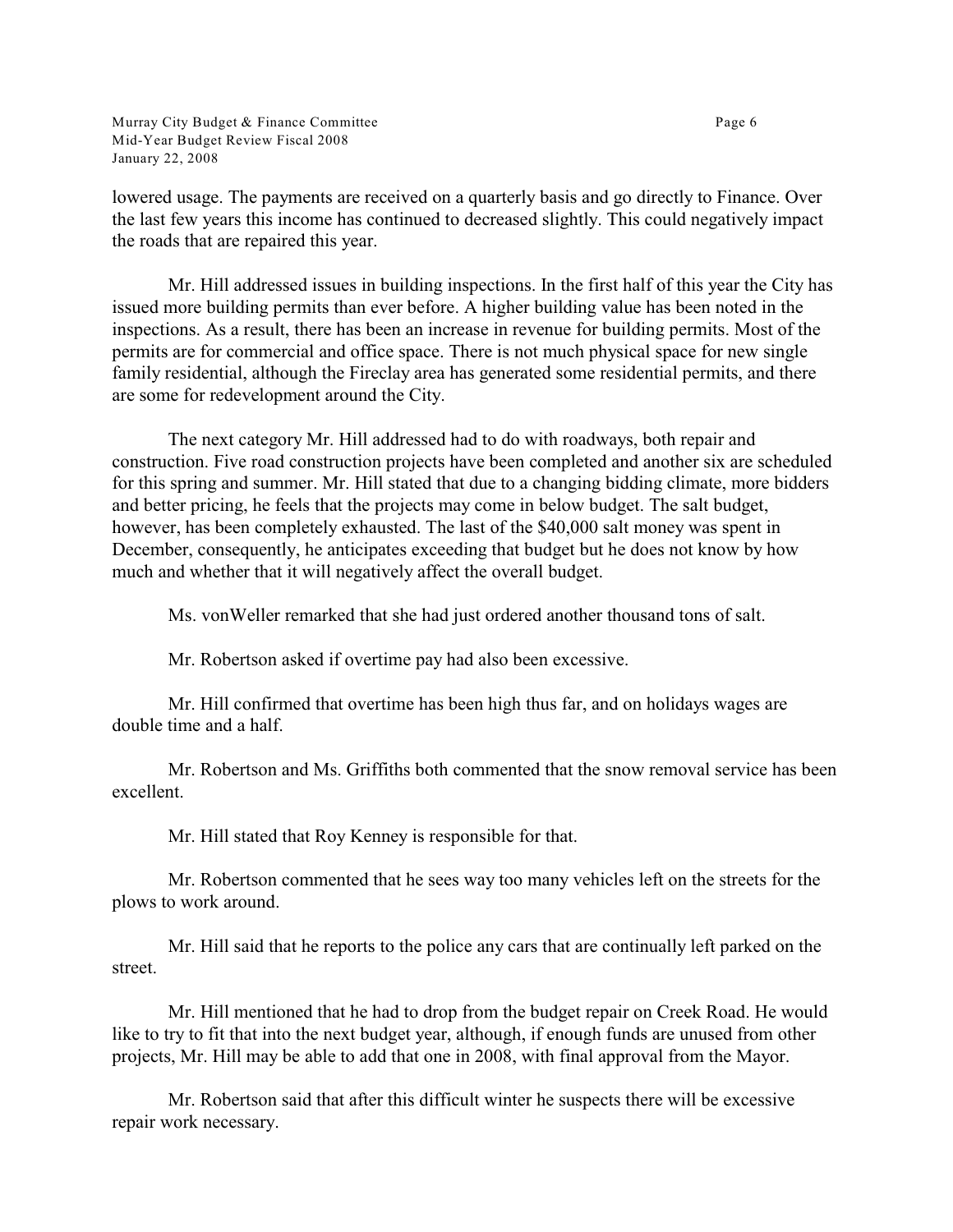Mr. Stanger said that in addition to the bidding climate, the street department had completed many necessary repairs, freeing up some of the budgeted funds.

Ms. Dunn asked if Mr. Hill expects a similar bidding climate in the future, making it possible to get more street work completed.

Mr. Hill said that at budget time he will base his needs on the quantity pricing of this year and how much work can be done in-house. He is trying to complete more projects in the City, however, the Legislature makes that hard to do. It depends on the streets selected and the price to repair them.

Mr. Stanger stated that Glenoaks is a good example of cost savings, where pulverizing was done, rather than excavating so much, and that depends entirely on the material that is under the road where the work is being completed.

Mr. Hill said that the shop, the budget to maintain the property and buildings, is fine.

The engineering budget is for Mr. Stanger to complete contractual work and maintain his staff. There is a little money here for a position that is currently advertised and will be filled for the last half of the year.

Mr. Hill said that community planning is on budget with no concerns.

The Murray Park budget looks good. There is money budgeted for the pavilions to be replaced. The design is a custom, unique style and somewhat cost effective, as well. The cost has remained at about what was originally expected, although, that amount was trimmed for a total of \$275,000 budgeted. For the preliminary design \$10,000 has been spent with the architect. Now the architect has been authorized to move into final design which will allow an even better cost estimate and have it ready to go to bid. At that point, about \$250,000 will be available to construct the pavilions. The architect met with Kim Sorensen last week and indicated that it will probably be about \$470,000 to demolish four pavilions and reconstruct four pavilions and this is without a contingency amount. Mr. Hill's estimate is that \$500,000 will be needed. Mr. Hill has discussed the cost with the Mayor and they believe it would be wise to transfer the budgeted funds for the pavilions into the capital projects fund and leave it there until enough has been accumulated to complete all four pavilions in their entirety. A budget adjustment would be necessary prior to the end of the fiscal year to move the money from the general fund into the capital projects fund.

Mayor Snarr asked if the pavilion panels are pre-fabricated and then moved onto the structure with a crane. There was a positive response from one of Mr. Hill's staff members.

Mr. Hill stated that because the ice rink was not opened this year none of the budgeted funds would be spent.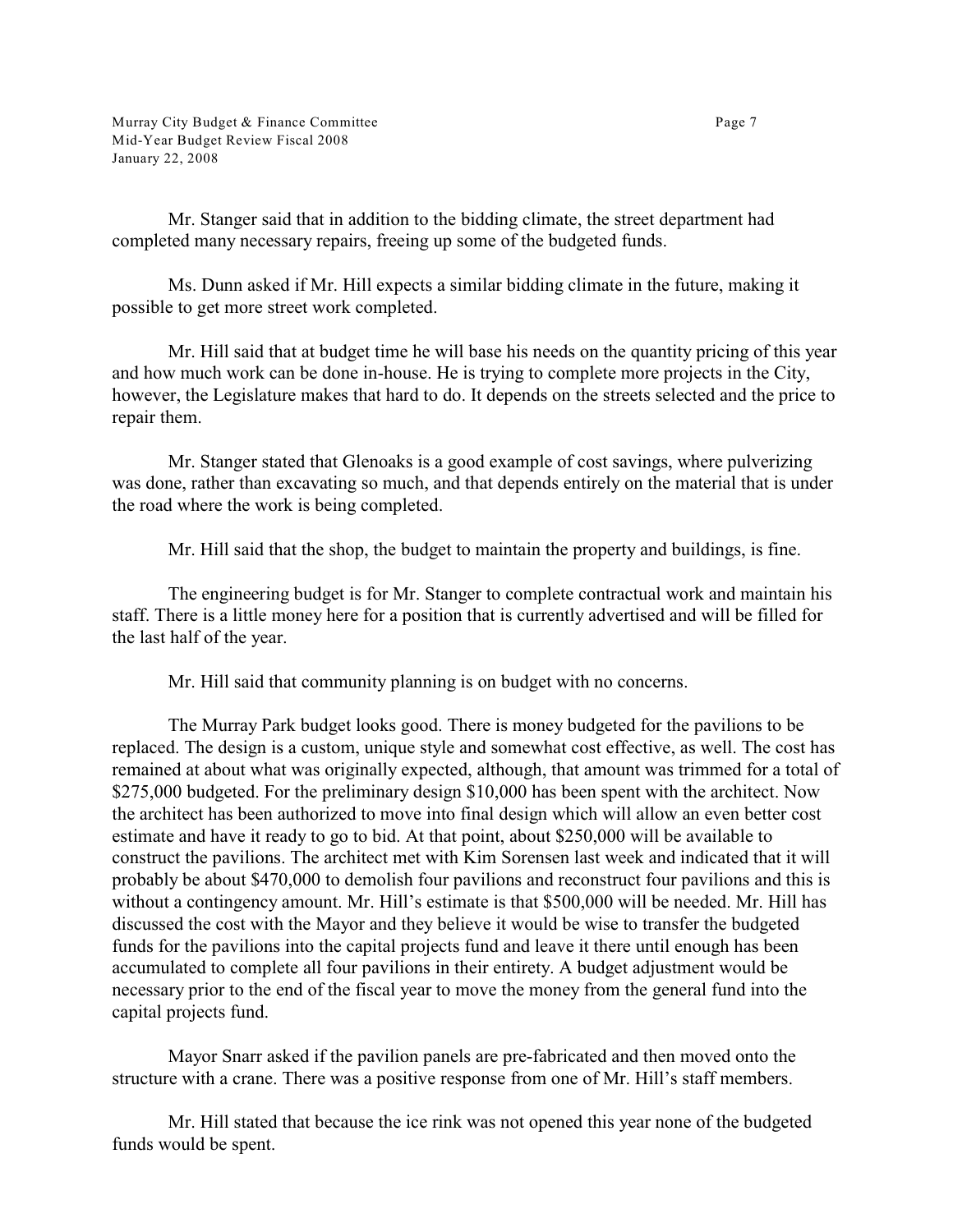Ms. Dunn asked what plans there are for the ice rink area.

Mr. Hill responded that in next years budget he would submit a cost to update the Parks and Recreation Master Plan. The current plan was made in 1994. The projects in that plan have been completed and Mr. Hill feels this is a good time to survey the citizens, hold public meetings and look at all the properties, facilities, and programs and put together a new direction with an updated Master Plan. There have been some minor updates through the General Plan over the years. According to the General Plan, the City should be considering the purchase of additional property for park land. There have been suggestions for the ice rink area that include grassing it over, dog park and skate board park. Mr. Hill feels strongly that the citizens should be given an opportunity to have input on the subject.

Ms. Dunn asked what is happening with the property in the area of the old armory building.

Mr. Hill responded that nothing is happening. The State has not addressed the area in some time, although, the State Park Board wants to discuss it at its February meeting and there is talk that maybe the land could be added to the City's inventory.

Ms. Dunn agreed that it should become part of Murray.

The Park Center has had some equipment challenges, now that it has been open for five years. Increased costs for equipment maintenance for treadmills and other machinery have been incurred. Mr. Hill noted that most of these repairs and replacements will be part of the normal budget expenses, however, for the boiler replacement it was necessary to reopen the budget to obtain funds for this expense. The Park Center is a little higher than 50% in expenditures due to expenses that were budgeted in the previous year but not completed until this year. Funds will be tight, however, Mr. Hill's goal is to stay within the budget as long as there are no large mechanical failures. Revenue for the Park Center is right in line as expected.

Participant recreation and cultural arts are both in line with no concerns. Mr. Hill stated that half of the grants are in with another Zoo, Arts and Parks (ZAP) grant to be received before the end of the fiscal year.

Mr. Hill said that the chemical costs for the swimming pool have increased, although, he is not concerned. Revenue was up last summer, so he feels he will be within the budget. The Heritage Center and cemetery are both on track, as well.

In addressing enterprise funds, Mr. Hill stated that the water fund is doing well with an increase in revenue over budgeted figures. This will allow for some capital projects to be completed. One issue to be aware of in water, concerns three unbudgeted projects that occurred in the first half of the year. One was a water line failure at State Street and I-215 as a result of Questar construction of the gas line on State Street. He did reach a settlement, but it was necessary to spend some unbudgeted funds for repair. As a result of this water line failure, it was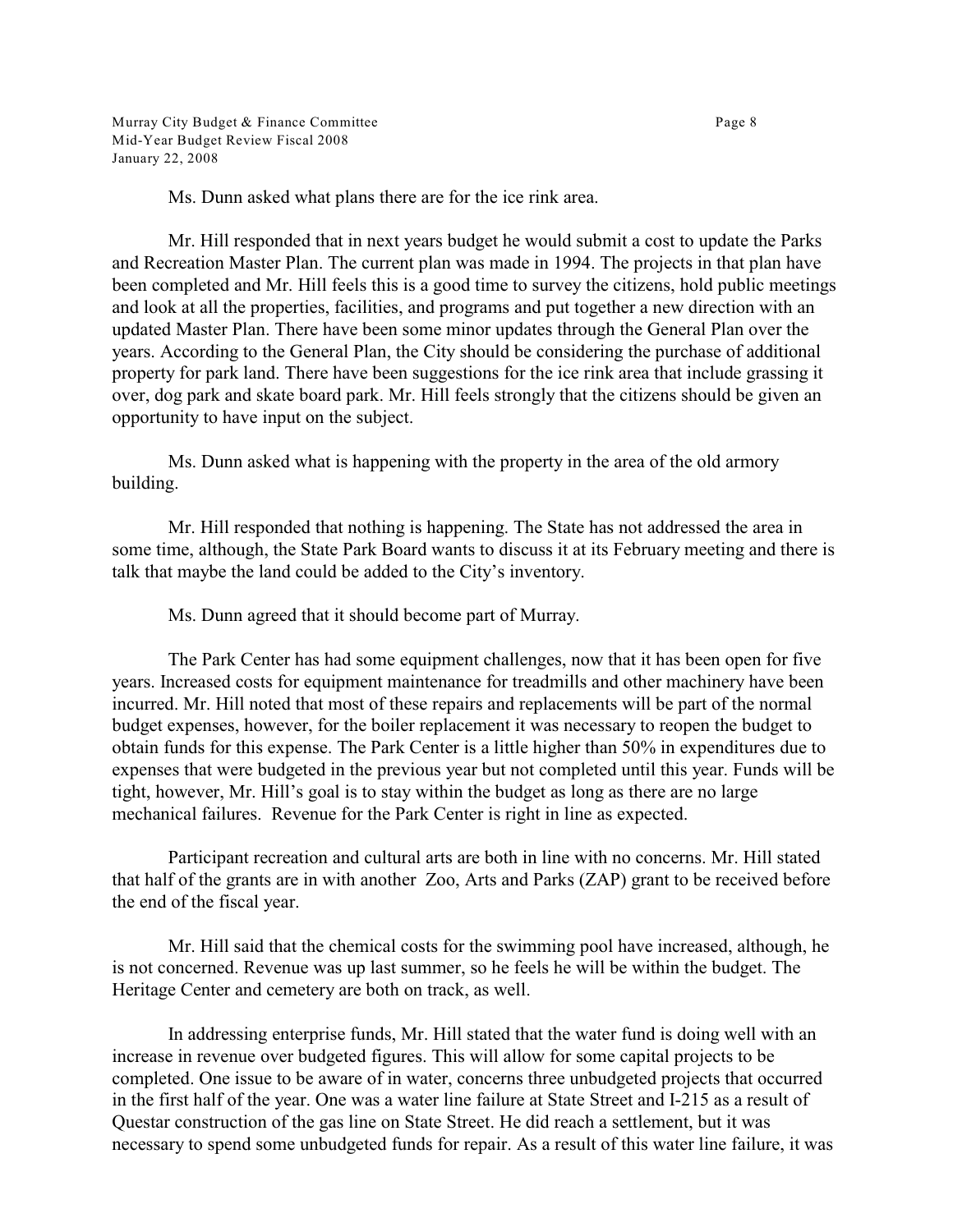Murray City Budget & Finance Committee **Page 9** Page 9 Mid-Year Budget Review Fiscal 2008 January 22, 2008

discovered that the casing across the I-215 bridge at State Street was also leaking. That is being replaced now. The third project involves the Cottonwood Sanitary District, which is moving a major trunk line. This affects one of Murray's main water lines outside the City boundaries in the Ft. Union area. These three projects add up to about \$200,000 and will be handled by moving some reservoir and well improvements into future budget years. That will allow the water fund to stay within budget. Mr. Hill does not think the delay of these projects will affect citizens in the City.

The Mayor reported that Questar did pay half of the repair cost that it was responsible for at I-215.

Ms. Dunn asked where he is on the five year cost increase plan. Mr. Hill stated that it is the second year of the second plan. Projections remain the same.

Water revenue is up due to increased customer sales, according to Mr. Astill. He said that people do not seem to understand that Murray's water is aquifer driven and it takes longer for aquifers to recharge.

Mr. Robertson stated that there is more drain on the aquifers from newly developed areas in the west than was expected.

Mr. Hill said that the City cannot drill a well without complaints due to the drain on the aquifers.

Mr. Hill also remarked that when the end of the five year plan draws near, he will recommend that the City analyze the reserves to determine how to proceed.

Ms. Dunn complimented Mr. Hill's ability to project what increases needed to be in place each year and she feels that other departments could benefit from similar planning. She continued by stating that it is easier for people to accept a 1% to 2% increase annually rather than wait until it is necessary to increase rates by 15%.

The waste water enterprise fund is in good shape. Mr. Hill explained that Central Valley Water Reclamation (CVWR) is talking about purchasing a new disinfection system which includes ultra-violet light. Depending on what CVWR decides, the fee structure for the City could be impacted.

Ms. Dunn stated that although the initial costs are higher, it seems that over time the expense would be less.

Mr. Astill confirmed that it does have that potential. Now the problem that Central Valley is experiencing concerns obtaining the rail cars that deliver the chlorine. Currently, only one rail car is being used. While traveling in Detroit to see two systems, Mr. Astill experienced an emergency involving a tank that ruptured. It was very well contained, although, had the entire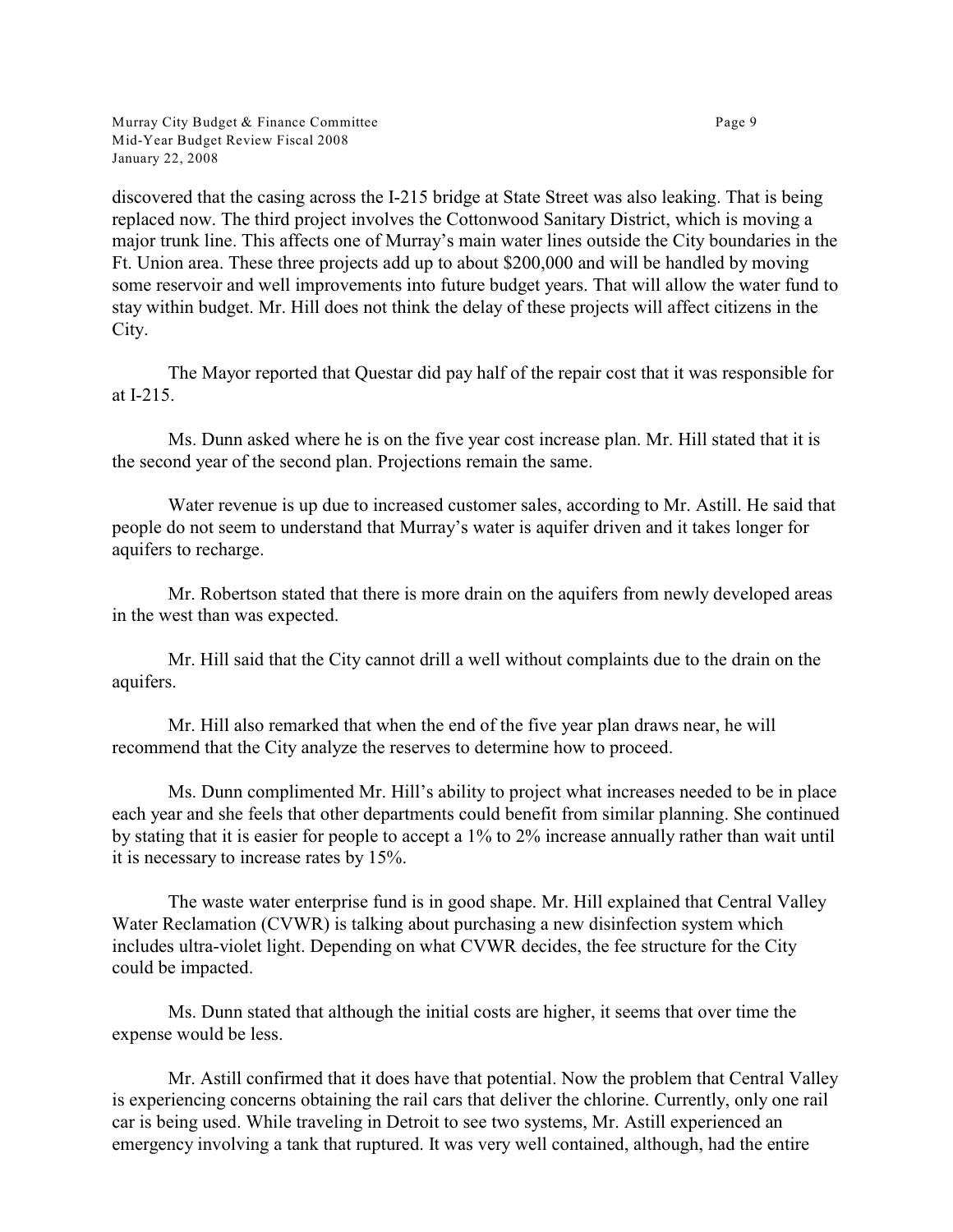Murray City Budget & Finance Committee Page 10 Mid-Year Budget Review Fiscal 2008 January 22, 2008

tank been destroyed, the results would have been catastrophic. Unfortunately, with this event, he stated that the rail car will not pass the next inspection. There are no rail cars available to purchase.

Ms. Dunn said that because chlorine is so dangerous, she feels this is something that we ought to look into.

Mr. Astill commented that chlorine is still the best material because it has a residual when completed, although, for the environment he feels ultra-violet will be far better. The treatment process with ultra-violet offers some additional benefits, such as killing certain pathogens. The long term maintenance is similar to chlorine, although it is not as dangerous and not necessary to add chemicals to the water that go into the environment. The cost is the problem. Previous estimates by the engineers were to build a brand new facility, although, if the existing chlorine facility is refurbished and used, then the cost will be much less. A consultant has been hired by Central Valley and a new cost estimate will be announced at the next meeting. The design is moving forward, technology and a system have been chosen, and pre-purchase of equipment will begin soon. The plant itself will be built over a three year period, so the cost can be spread over two to three budget years for Murray. Utilizing the \$4 million in the bonding issue that is still available, and with the sale of the Cedar Valley property owned by the plant (Murray is also part owner), the expenses related to the new facility will mostly be covered. Only part of the Cedar Valley 280 acres will be sold to Timpanogos Special Improvement District for a sledge composting project. The revenue to Murray will be turned back over to Central Valley to go into an interest bearing account and will be used to offset the expense of the new facility. Mr. Astill is confident that it will not be necessary to raise rates to cover these costs.

Mayor Snarr asked what Murray's current percentage of ownership is in the plant. Mr. Astill stated that it is almost 9%.

Mr. Hill explained that the Fireclay sewer line has been designed and Danny has worked with property owners to secure easements. There is one owner who has been difficult. It will be put out to bid soon and construction will begin, even if it must be done in phases. Hamlet Homes is planning to connect to the sewer next summer and Murray needs to keep its commitment with Hamlet. Two million dollars was budgeted for this project, although, the preliminary expense has been estimated at more than that. Any additional funding necessary will be addressed once the bids have been received. It is likely that the cost can be spread over two budget years.

Mayor Snarr commented that the construction would bore under I-15 and then trench from there down to  $5<sup>th</sup>$  West.

Mr. Hill added that revenues are right on target for waste water.

The golf course has had a really good year with no construction on or nearby the course. The weather was good and revenues and expenses are right on target.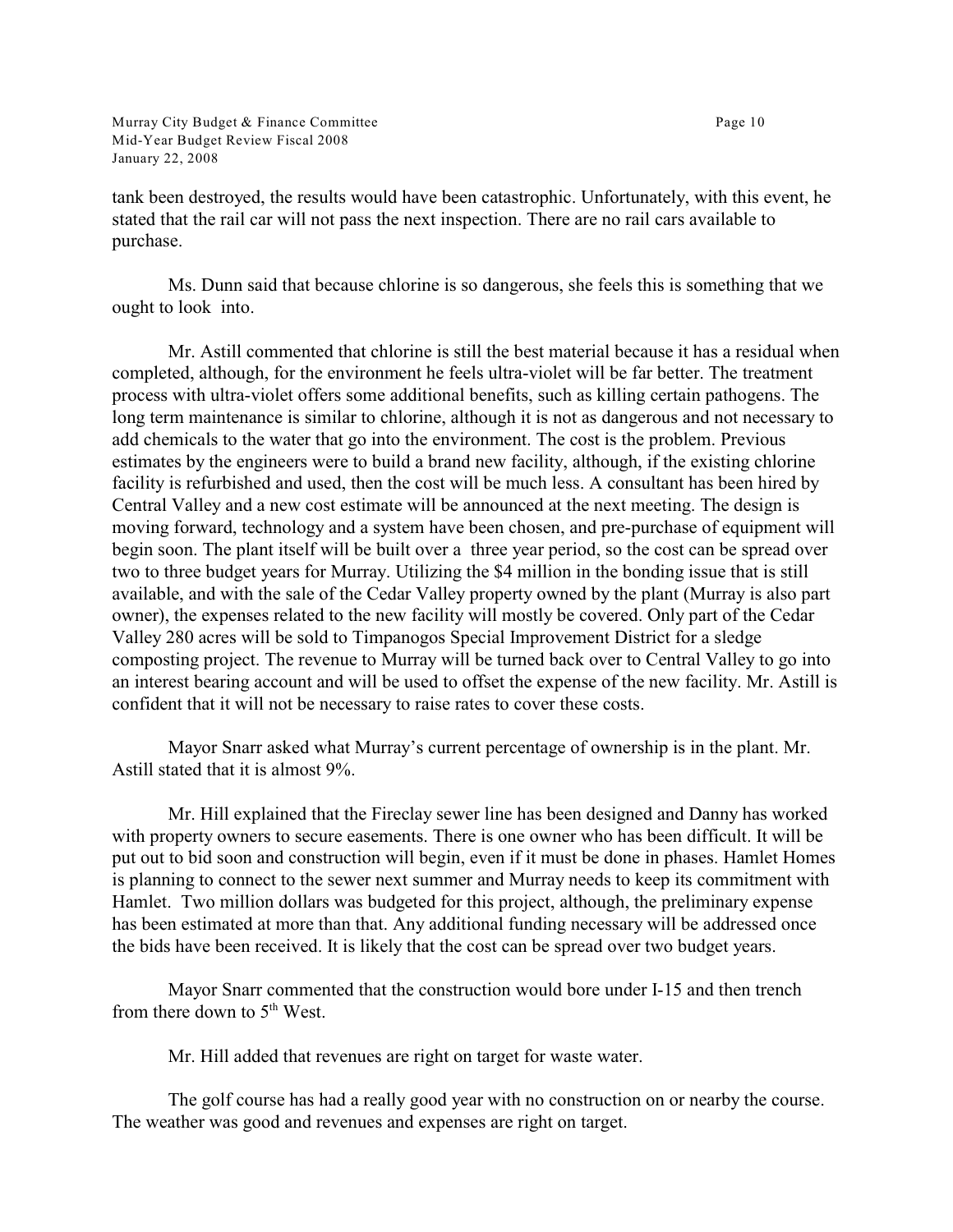Murray City Budget & Finance Committee Page 11 Mid-Year Budget Review Fiscal 2008 January 22, 2008

The solid waste enterprise fund does not generate much extra money, it pays for itself through fees collected. There are few reserves, which are decreasing, due to cost of living increases that are built in for the waste contractor. Waste Management is looking at evoking a clause in the contract containing increases for additional fuel costs. The bid was done four years ago when fuel was \$1.50 a gallon. Nothing official has been received, but it will need to be handled if the request becomes reality. The contract is through June of 2009 and will be rebid next January or February. Mr. Hill ensures that a rate increase will become necessary then.

Mayor Snarr says that Murray has the lowest rates in the valley and he feels the City will need to explain that the increases are due to fuel and labor costs.

Ms. Dunn said that maybe rates should be stepped up now. Also, she asked if the rate increase would affect the recycling program.

Mr. Hill responded that he did not know about that, although he wondered if it might be necessary to change the collection policy to weekly for recycling, which would definitely increase costs. That change would be a policy decision for the Council to address.

Costs for collection can replacement is over budget and that will take care of any accumulated reserves.

Mr. Hill said that he has the ability to extend the waste collection contract for up to two more years without going to bid.

Ms. vonWeller stated that the renegotiation now is for fuel only and it might be wise to extend the contract the two years and simply raise the rate for fuel costs.

There was some discussion regarding weekly pick-up for recycling, and Ms. Wells commented that for an additional \$3 fee a citizen can have two cans.

Ms. Dunn stated that a survey would be wise prior to adding weekly pick-up.

Mr. Hill went on to discuss storm water, which is in its second project year. Little capital projects money has been spent this year, reserves are building until studies and engineering are completed and necessary projects identified.

Ms. Griffiths asked if there were any issues with fee collection. Mr. Hill did not have an answer, due to the fact that finance collects on the bills, although, areas which are not on Murray utilities have objected to the fees. Budget and revenues are fine.

Ms. Wells stated that utility relief programs help those residents who are unable to pay storm water fees.

Mr. Hill remarked that the central garage, which is an internal fund, is not meeting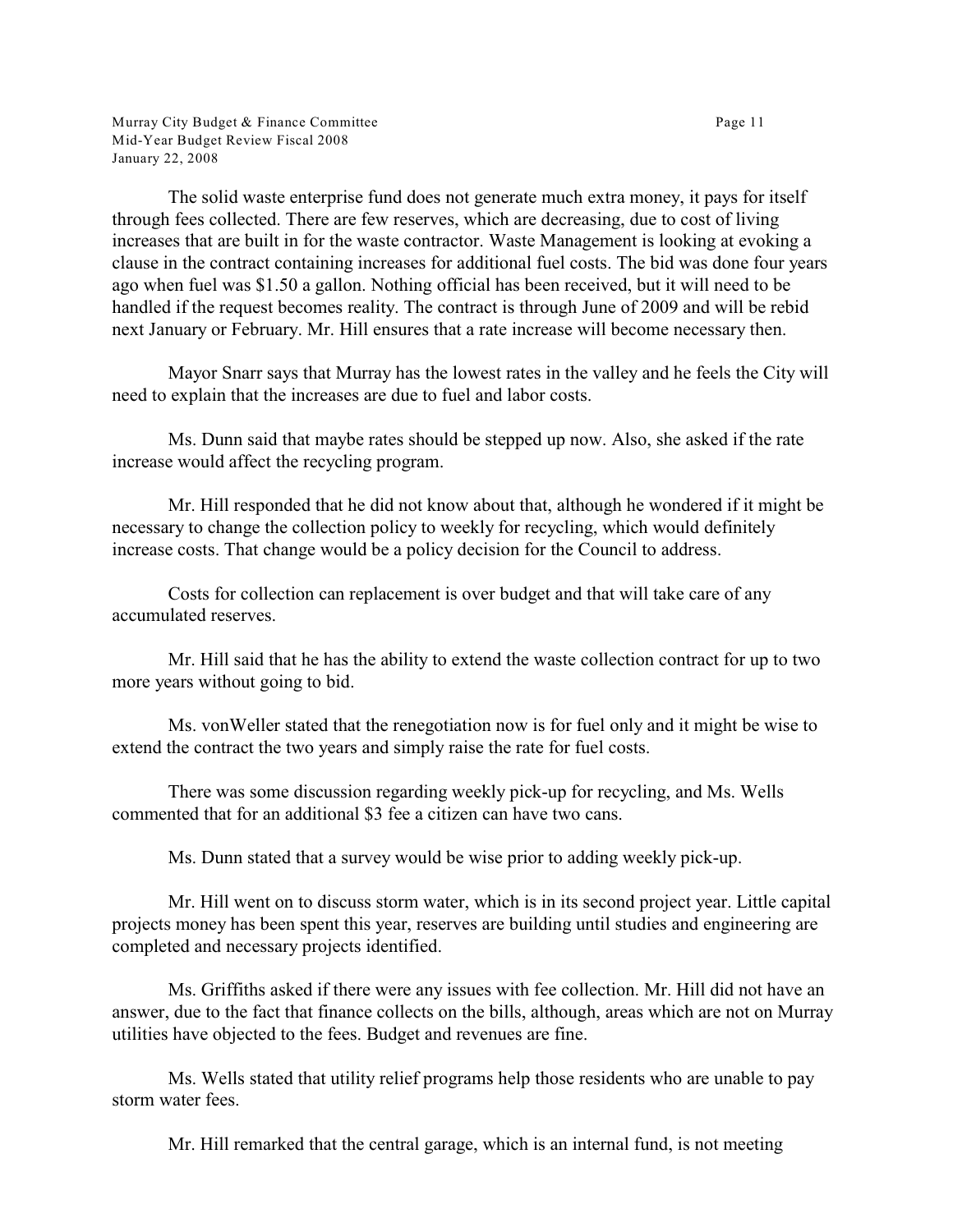Murray City Budget & Finance Committee Page 12 Mid-Year Budget Review Fiscal 2008 January 22, 2008

revenue projections. Part of the problem is that the fleet provides services to other City departments and if they chose not to use City fleet services then no revenue is collected. Sometimes the departments take the vehicles elsewhere and some do its own repair.

Ms. vonWeller stated that it is so important to keep the fleet services working, because on non-business hours a plow may go down or a fire truck blow a tire or a police car may need snow chains. The private sector would not provide that service but our own personnel are willing to repair them.

Finally, Mr. Hill wanted to mention two items of business that will need a decision soon. First is the Art in Transit program at the Mid-Jordan Station at Winchester and 300 West. UTA has a matching fund program of up to \$40,000 for art in the park and ride lot or architectural designs on the canopy. UTA will not approve any glass windscreens or art on the platforms. An interlocal agreement will be submitted to Murray for participation. At this point, UTA is only interested in whether or not we wish to participate. The design does not need to be developed yet. This is for one commuter rail station only. All the other cities have indicated a desire to participate.

Ms. Griffiths said that she would like the expertise of the Arts Advisory Board to be involved in developing the artwork.

Mr. Dredge stated that he would like to have an idea of the design prior to budgeting money.

The other item that will need a decision is the Taylorsville-Murray Transit Alternatives Analysis. UTA is seeking \$22,000 from Murray. The interlocal agreement has been structured in such a way that Murray would agree to pay when the study is completed. If the Council approves this project, money will need to be allocated in the next fiscal year budget. Mr. Hill has discussed with the Mayor and Ms. Wells, the possibility of including in the study the area from State Street east to Van Winkle or beyond. Of course, additional funds would be needed to extend the study.

Mr. Dredge thanked Mr. Hill for his report and recessed the meeting for a break at 10:30 a.m.

The meeting reconvened at 10:40 a.m.

## **Police Department:** Chief Fondaco, Police Department.

Chief Fondaco began by stating that he needs one new officer for narcotics. He has decided to pull an officer out of the gang unit, temporarily, to have more people on the street in narcotics. Currently, there are two detectives working in narcotics and because it is necessary to work in pairs a new officer is needed to partner with the one from the gang unit. That person is now on patrol but will be pulled to help the narcotics officers who are overwhelmed with the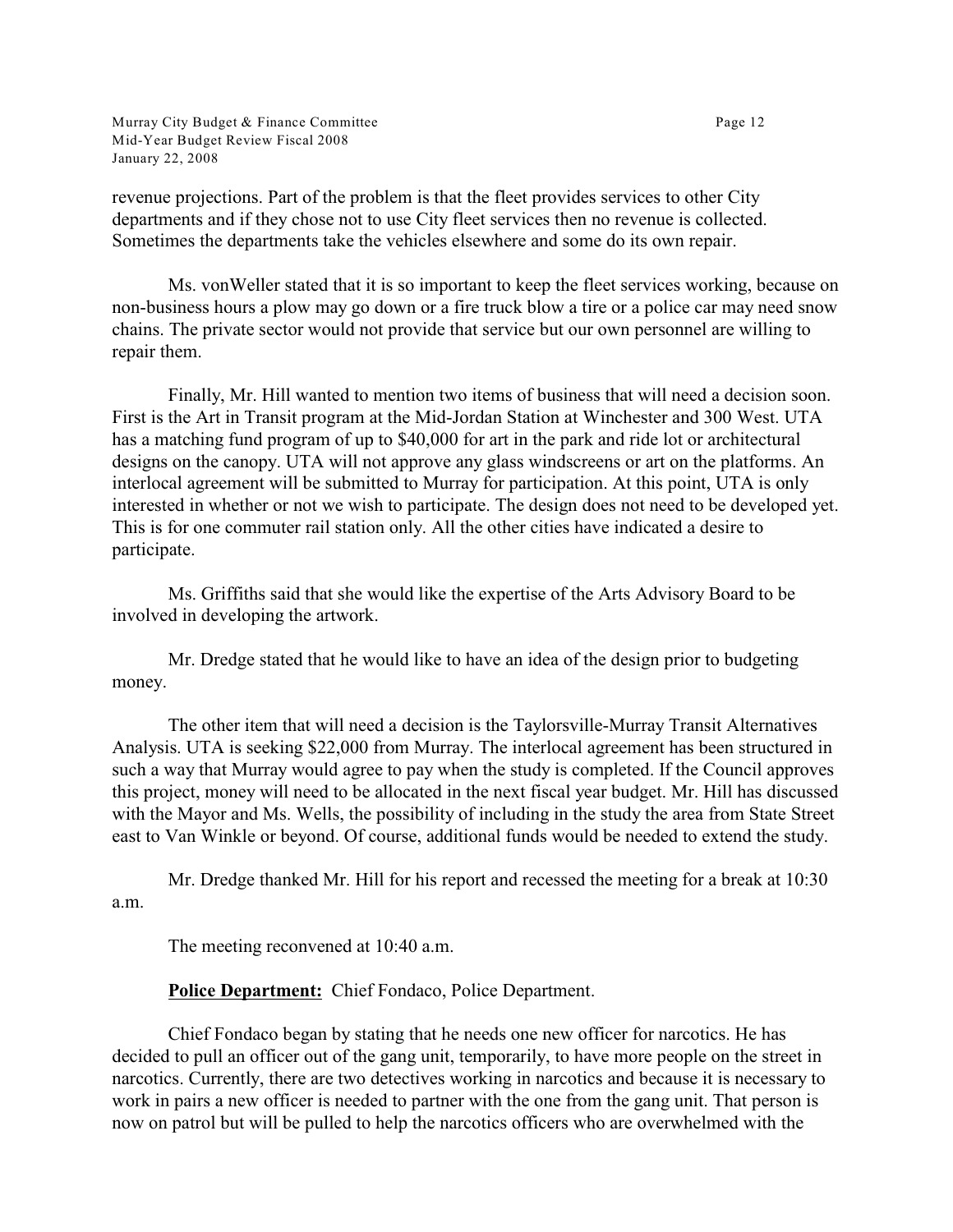Murray City Budget & Finance Committee Page 13 Mid-Year Budget Review Fiscal 2008 January 22, 2008

number of cases. Drugs in the neighborhoods are rampant and some statistics are being accumulated to show the number of cases that the police are not able to get to. The gang unit officer is important, but his work is mostly in Salt Lake and West Valley. Now that the Fun Dome is closed, gangs do not have a place to congregate in Murray.

The Chief said that for crime lab equipment the line item budgeted amount should have been \$15,000 for three years. However, only \$2000 was budgeted for the current year. He has talked to Ms. Wilson regarding this oversight. After the initial three years at \$15,000 the annual budget will be only \$2000.

Due to this error, Mr. Dredge asked Ms. Wilson to check into this figure and change the budget line item.

Chief Fondaco explained that DNA testing has to be sent to outside resources, therefore, the criminal investigation budget is over due to homicide investigations occurring during the year. In the FY2009 budget, Police will ask for this item to be increased. The entire budget was \$8000 and outside DNA testing cost \$6000.

Ms. Griffiths stated that she appreciated the DNA testing to bring the homicide in her district to a resolution.

The record division overtime is very high. Even if the Chief acquired the money for an additional person, at this time, he has no space for additional personnel.

Ms. Dunn asked if the satellite offices were being used, such as at Smith's and Albertson's.

The Chief said there are officers assigned to work out of these offices, however, they are not actually in the office very often.

Chief Fondaco explained that the officers fill out necessary reports and then it has to be entered into the records system.

Mr. Dredge suggested with fiber connections personnel could work out of their homes. The Chief said they have tried that but it was not very successful.

Mr. Robertson asked if personnel could work out of the satellite office to enter data. The Chief responded that Smith's is on dial up. Albertson's has fiber, however, the office is very small.

Ms. Wells asked if the Cadets could do this. The Chief responded that the Cadets do citations and accidents, but this is transcription from tapes so it is a little more involved.

Ms. Dunn asked how many community police offices the City has. Chief Fondaco stated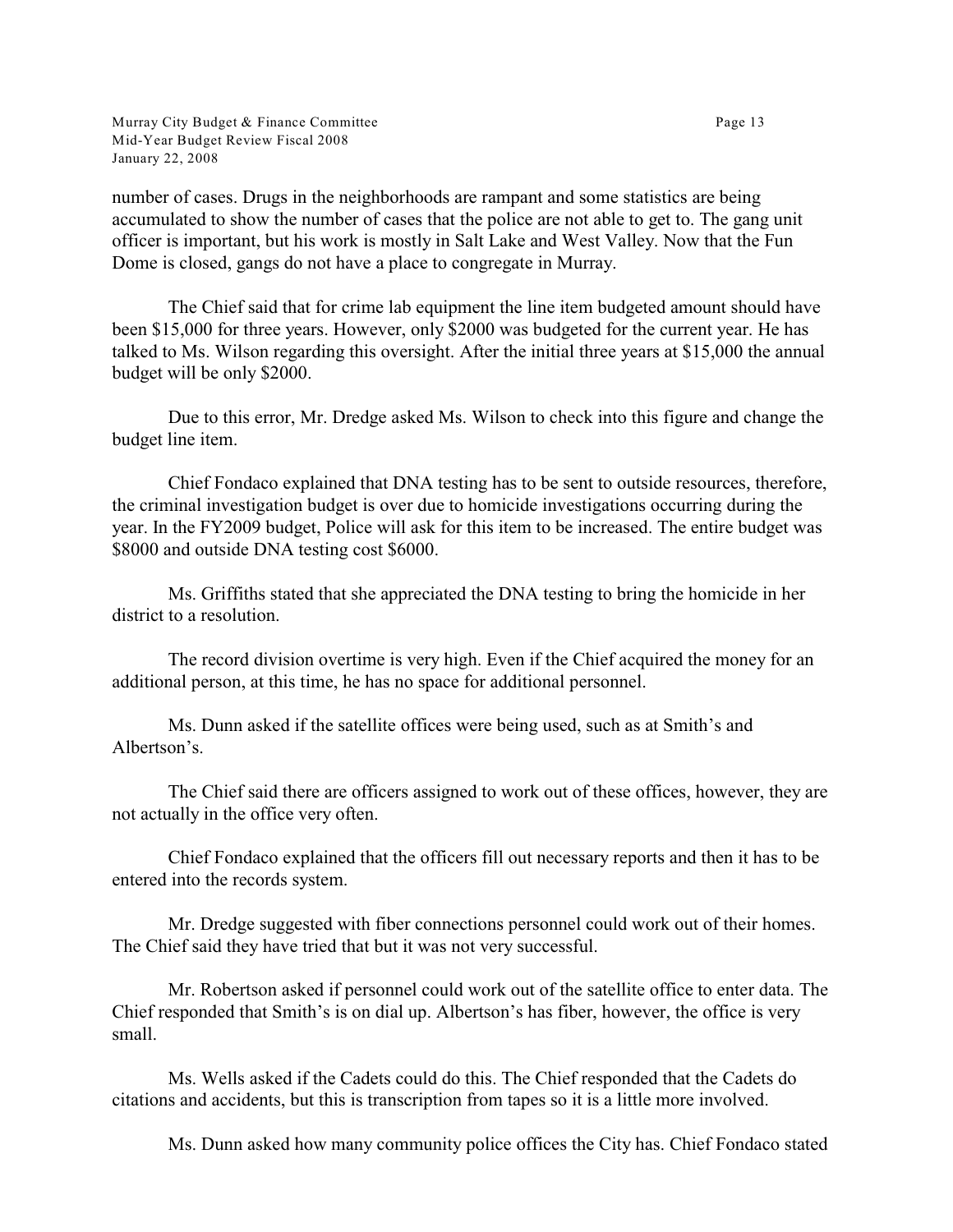Murray City Budget & Finance Committee Page 14 Mid-Year Budget Review Fiscal 2008 January 22, 2008

that in addition to the two grocery stores there is one in Fashion Place Mall.

Ms. Dunn said that it might be wise to put someone in a community office.

Ms. Wells informed the Chief that the new fire station on Vine Street will have an office in the basement that may be a possibility.

Mr. Dredge noted that Councilman Brass joined the meeting at 10:55 a.m.

Chief Fondaco stated that the software maintenance budget shows an overage, however, that was an error of an invoice being entered twice and has been corrected now. He reported that all other Police areas are in good shape. He said that patrol overtime cannot be helped. He stated that in the past police would not fill ill or vacationing officers shifts, however, now, with IHC and additional needs, they must fill in to full capacity, hence the overtime dollars.

Mr. Dredge asked Chief Fondaco what impact the IHC hospital has had on the Police.

Chief Fondaco responded that traffic, accidents and vehicle burglaries have increased. Inside the hospital has not been bad, although, he feels the need to work with other police chiefs because mental patients are being dropped off and then the hospital contacts Murray Police when the subject is released. The Chief feels each police force should be responsible for its own subjects. He went on to explain that a Murray officer is on duty at the Emergency Room from 9:30 p.m. until 7:30 a.m. This officer takes care of intoxicated persons or anyone who may be a problem for the nurses and doctors inside the hospital and is paid by the hospital. It is sometimes necessary for this officer to call Murray Police to take someone to jail, but most issues inside the hospital are taken care of.

Mr. Robertson asked about how police handle vehicles being left on the street during snow plowing. Mr. Hill stated earlier that if he encounters chronic offenders, he calls the police.

Chief Fondaco says that he feels a new ordinance may be needed to control the issue. The police give multiple warnings, then have to try to find the owner, subsequently police give 24 hours for the vehicle to be moved and it really doesn't help anyone. The plows must go around that car and then they don't want to return to that one area to plow.

The Mayor stated that the police need to make the owner aware that the vehicle should not be parked in the street the next time it snows because there will be consequences.

Mr. Robertson inquired about the police turnover rate because of low pay.

Chief Fondaco does not feel this is a big problem, although, the starting salary needs to go up. Sandy now starts at \$17.45 and West Jordan at \$18.90 and Salt Lake is over \$18 per hour. Murray went up to \$16.50 two years ago and needs to go up again now, although, that causes problems with compression of wages for those who have been on the force for some time. He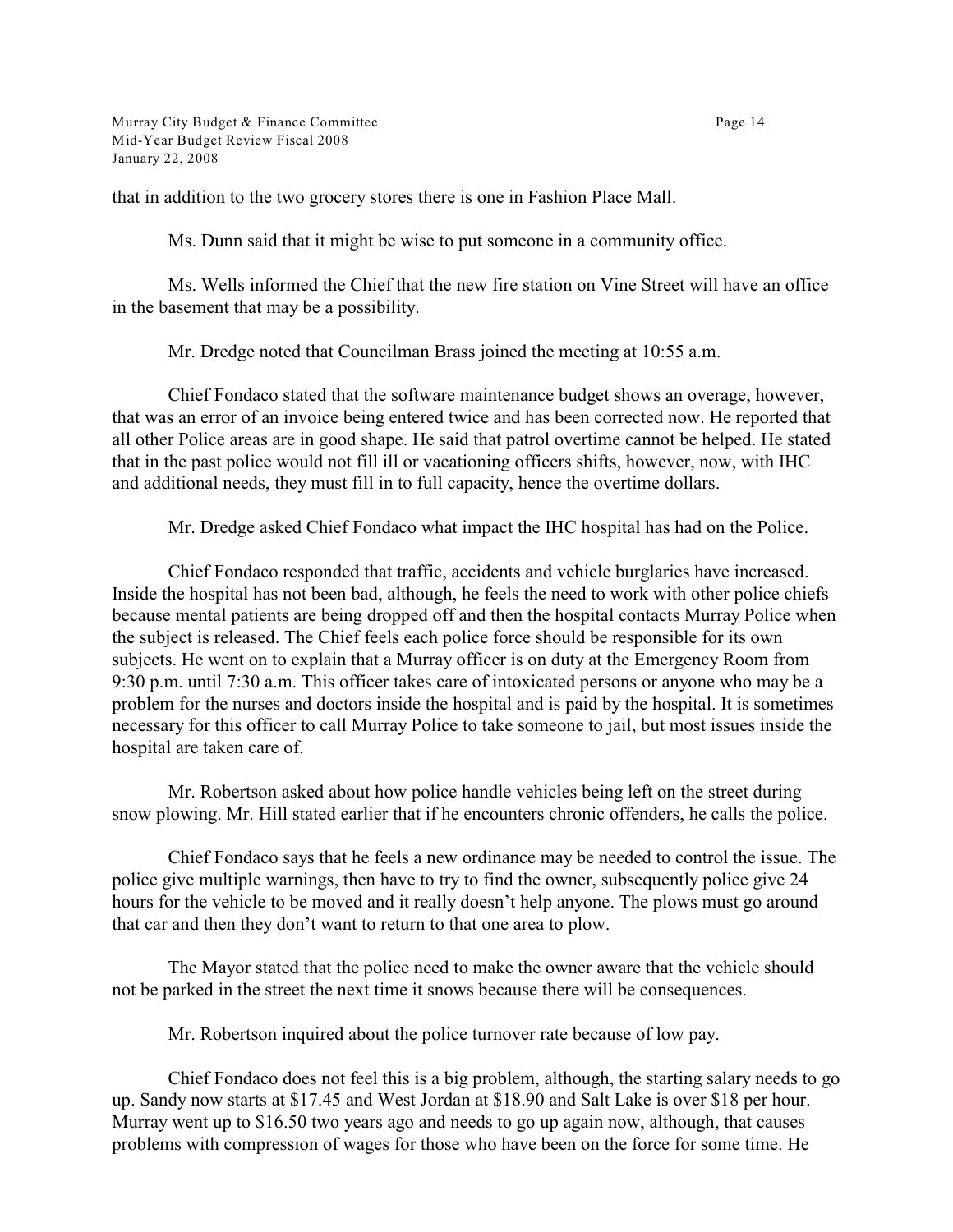Murray City Budget & Finance Committee Page 15 Mid-Year Budget Review Fiscal 2008 January 22, 2008

does feel we need to go up to \$17.50. Then it is necessary to go 2 to 3 years into the ranks and raise rates, as well. The Chief feels he needs to be more competitive in the valley.

Mr. Dredge thanked the Chief for his comments.

## **Fire Department**: Fire Chief Rodriquez and Laura Lloyd

According to Chief Rodriquez, construction on Fire Station #82 is moving along and completion is expected near the end of May to June first. This building has no basement so all the mechanical works are on the roof, making it higher than most. The concrete cannot be poured in the truck room until the ground has dried out.

Chief Rodriquez stated that on Station #83, construction is moving along, the Board of Adjustments has taken care of the issues with the driveway and the sewer line is the next matter. He said that efficiency changes are being made that do not affect the cost. Also, he is trying to include environmentally sound techniques in the construction.

Regarding ambulance service, the Chief explained that negotiations with Gold Cross have been delayed. Community service calls are a point of contention. Many of those people are not transported at all.

Ms. Dunn asked if we can send our application in prior to the completion of negotiations.

Ms. Wells said that there is some legislation that could affect the ambulance service, but she also feels it would be worthwhile to send in the application.

Mr. Brass remarked that the savings to Murray citizens will be tremendous, once ambulance is in place. Other agencies charge the maximum fees.

The Chief went on to explain that the fire department pagers have been eliminated.

Vehicle maintenance is one area that is over budget. The expenditures are at 72% with only 50% of the year elapsed. This is to be expected, because when a fire truck needs maintenance it is quite expensive. Ladder #81 is now 11 years old.

The Chief says overall the fire department budget is 41% at mid-year.

Mr. Dredge asked how Valley Emergency Communications Center (VECC) bills the fire department.

Ms. Lloyd stated that VECC bills the City twice a year in advance. She pays them quarterly and VECC has not complained. Fire Chief Rodriquez added that VECC bills based on a projection of the calls.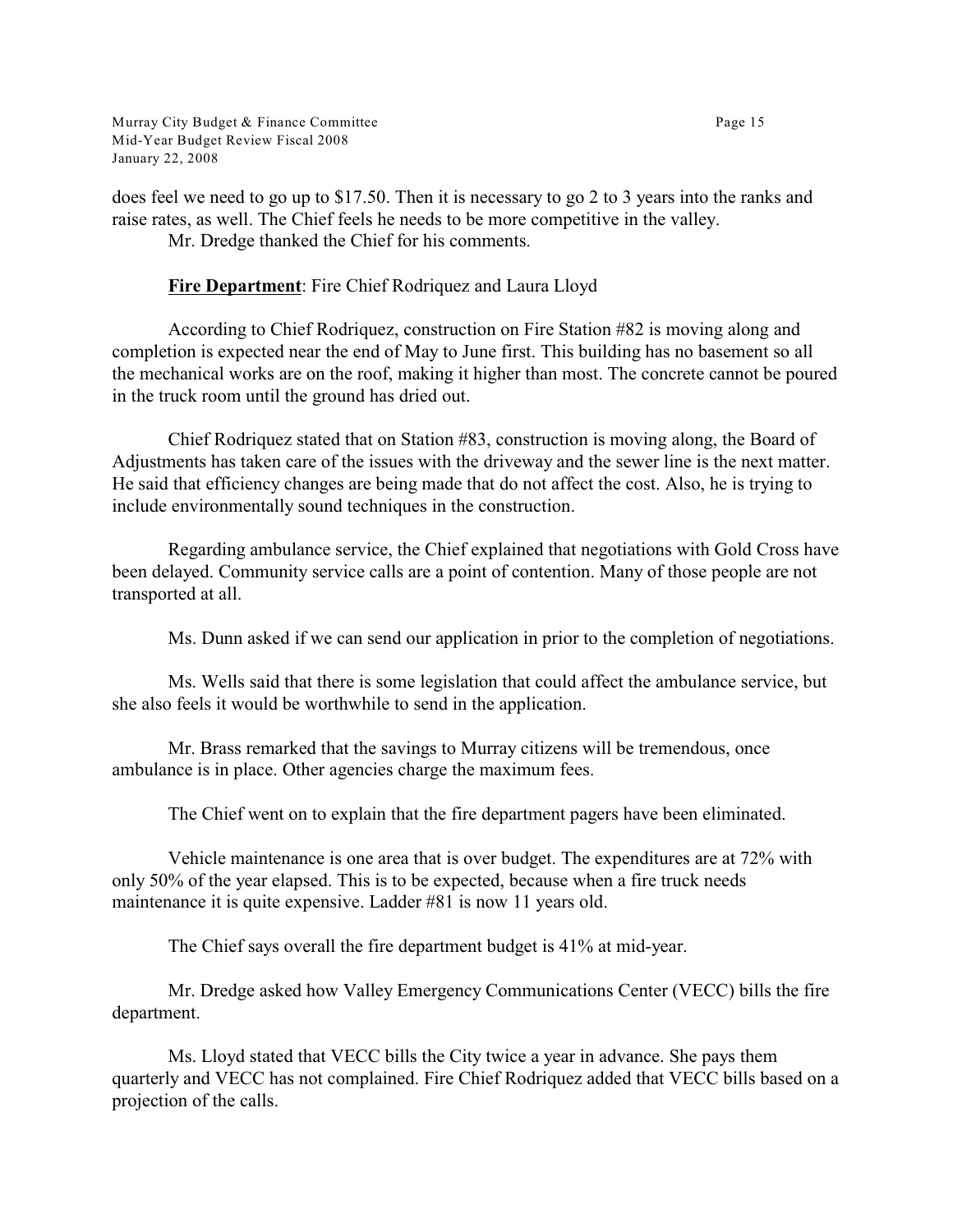Mr. Dredge thanked Fire Chief Rodriquez for all his additional work in connection with construction of the new buildings and the ambulance service.

Mr. Dredge recessed the meeting for lunch at 11:35 a.m.

The meeting reconvened at 12:40. All Council Members were present.

**Power Department:** Blaine Haacke, General Manager, Power Department.

Mr. Haacke was pleased to report that in light of the huge snow storm the previous day there were no power problems or outages.

Metered sales revenue, with 50% of the year elapsed, is at 52.2% of budget compared to about 51% last year. Mr. Haacke is happy with these results. Billing is based on demand and there were major increases in peak demand, breaking the 100 megawatt barrier. Much of this can be attributed to the hospital, which is using almost 7 megawatts. Residential customers growth was in the 4-5% range.

The SCA is an "emergency action plan" in response to high power supply costs in specific months and was not implemented during the first six months of the fiscal year. This plan is a program to bank some money going into heavy usage months, about \$500,000 currently, although Mr. Haacke does not anticipate having to use it this year.

Wholesale power sales are good, this involves selling surplus energy to the spot market at low load hours. Mr. Haacke stated that this revenue is at 69.7% of the annual budget.

The total revenue is at 55% for mid-year.

Mr. Haacke continued to cover the expenses to date. The largest expense is to purchase power. Of the \$30 million budget, nearly \$20 million is for power supply costs, that includes purchased power contracts, gas turbine generation and hydro generation.

Payments to in-lieu-of-tax transfer, which is 5.7% of operating revenue, have been made to the General Fund. It amounts to \$910,000 to date and will be about \$1.7 million by the end of the year.

Ms. Dunn commented that the payment amount had not seemed to negatively affect the power department from building reserves.

Mr. Haacke stated that this past fiscal year, power has not been able to put much money into reserves. There were some expenses in building a sub-station that were unexpected; one transformer was about \$200,000 higher than planned and some other \$50,000-\$100,000 expenses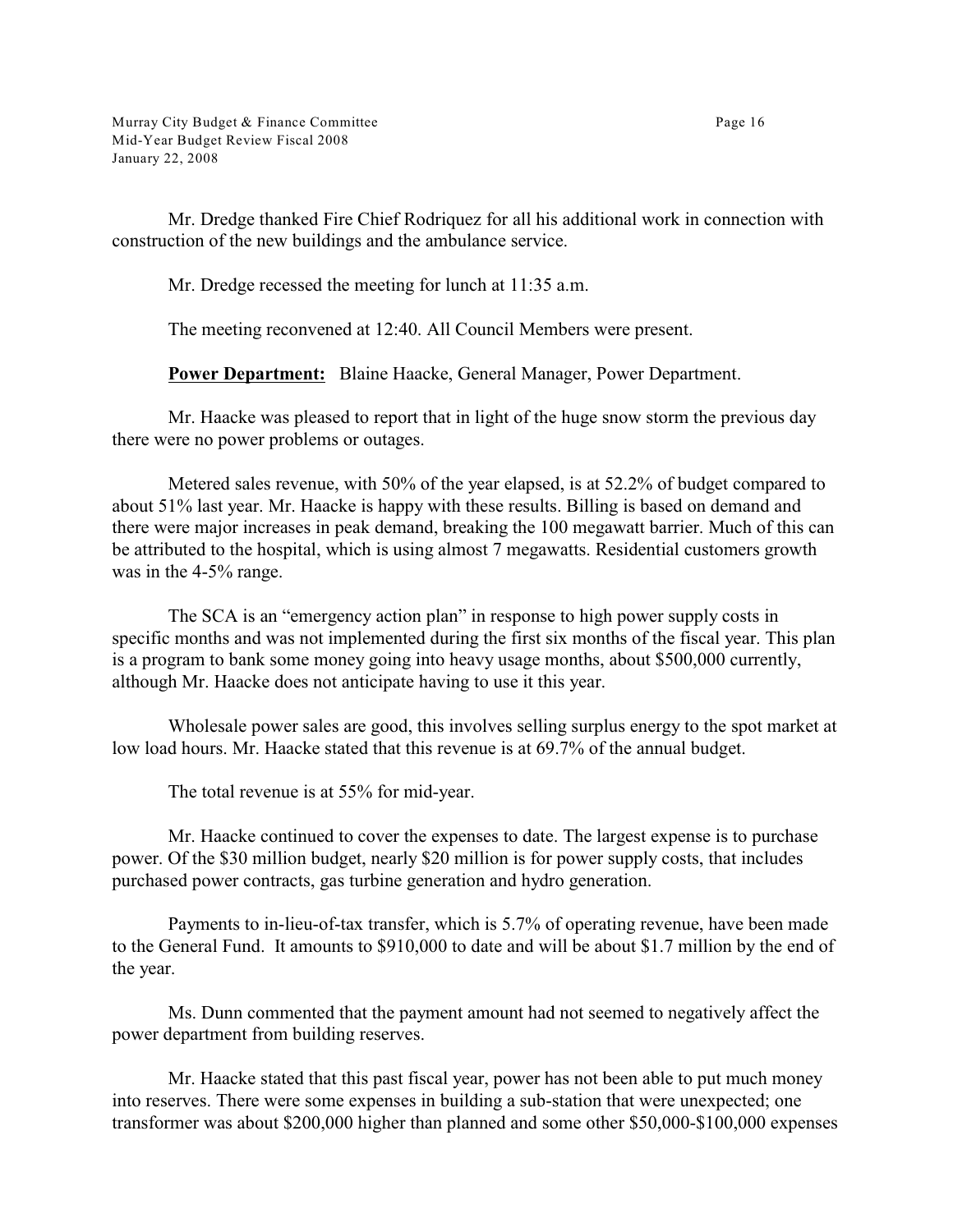Murray City Budget & Finance Committee Page 17 Mid-Year Budget Review Fiscal 2008 January 22, 2008

were incurred. Given that, the power department has not gone into the red to operate.

Ms. Dunn asked how things look for the next couple of years.

Mr. Haacke believes that with power supply cost increases, it will be difficult to put money into reserve. He is anticipating 7 figure cost increases due to the loss of the Idaho Power contract and rising wholesale power rates next year by the Colorado River Storage Project. He is looking at rate adjustments.

Ms. Dunn stated that she believes a five year plan for rate increases may be necessary in the power department. It is easier for the public to accept a 1-2 % increase per year than to raise rates 22% after 15 years.

Mr. Haacke remarked that he and his predecessor had anticipated rate increases in 2008 and 2010 when they completed the last five year plan. He would like to discuss a rate increase fairly soon in a Committee of the Whole Meeting.

Mr. Brass concurred with the idea to increase rates a small amount annually. As power providers back away from coal, everything will become more expensive.

Utah Associated Municipal Power Systems (UAMPS) is actively pursuing ownership of a wind farm and Murray Power will have the option to buy into it. UAMPS is investigating up to 15 different power options, including two land fill gas plants.

Mr. Haacke commented that Murray Power will need \$500,000 for the inter-connection fee on Land Fill Gas Plant #2. That will be included in the next budget year.

Mr. Haacke remarked that Utah Power & Light, now, Rocky Mountain Power just announced an 11.7% rate increase. The average residential customer in Murray now pays 7% less than the Rocky Mountain customer. Bountiful raised rates 6% last year and it is considering another 6% increase this year. Murray's cost per kilowatt hour is 7 cents for residential power.

Mr. Haacke's goal for rate modifications is to demonstrate that increases are not for internal spending, but is externally driven by rates that are now \$400,000 more to purchase the same amount of kilowatt hours. The replacement for the Idaho resource is from Independent Power Project (IPP), which is a mid \$50 cost versus the former mid \$40 cost. This will be about \$800,000 more than last year. In total, Murray Power will need \$1.2 million more in revenue. Mr. Haacke stated that if rates go up by 1% the gain is about \$250,000. That translates to about a 6% increase just for the cost of power, more if reserves are going to be built.

What people like about Murray Power is the reliability. Ms. Griffiths thanked Mr. Haacke for answering questions about power issues so she could report to her constituents and they are very calm when communication is good. This will be a priority when rate increases become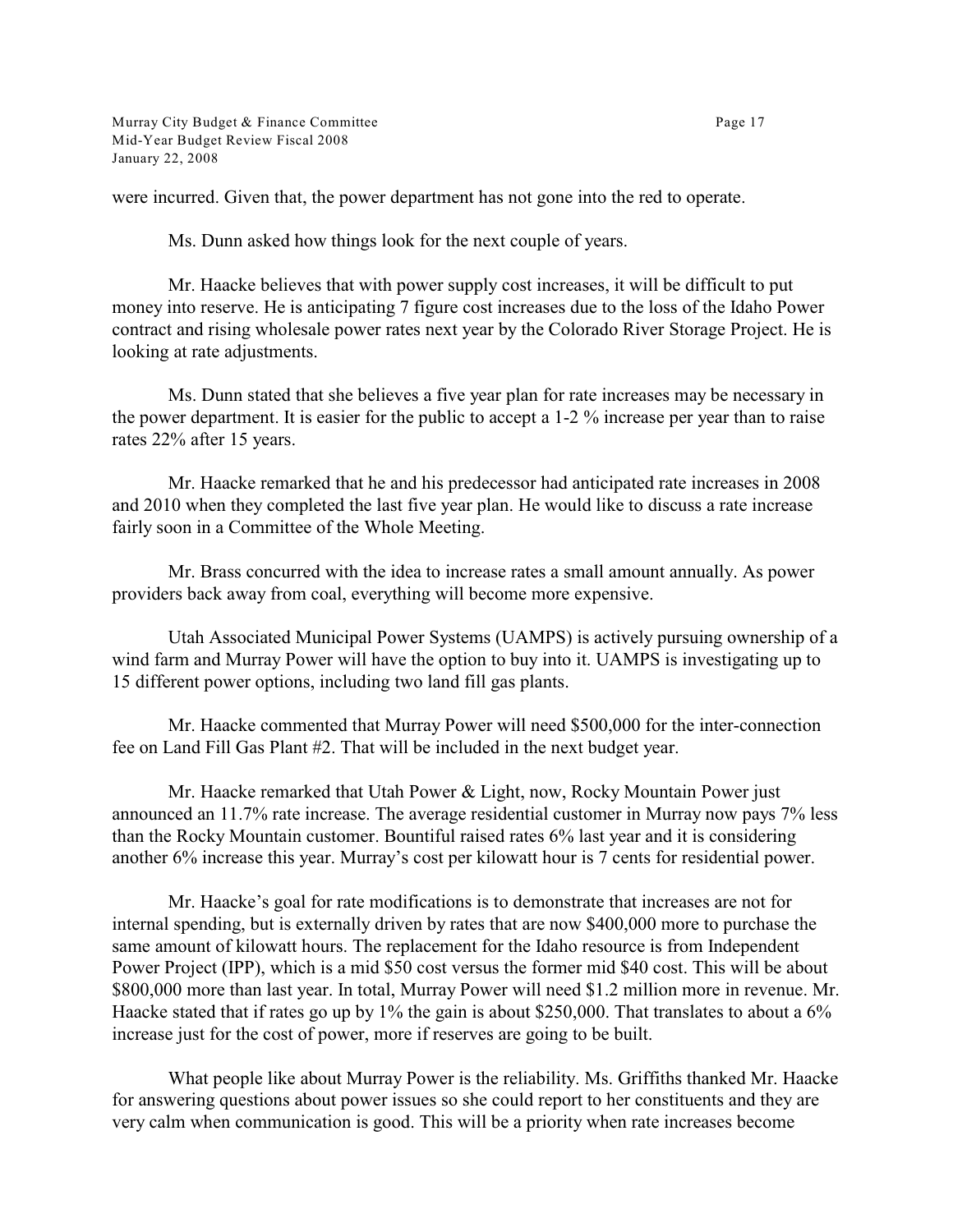Murray City Budget & Finance Committee Page 18 Mid-Year Budget Review Fiscal 2008 January 22, 2008

necessary.

Mr. Haacke explained that usage of gas turbines has been frequent and quite advantageous, as natural gas prices were \$3.37 per decatherm (dth) compared to \$5.62/dth the previous year. This helped the City avoid the pricey spot market. His guess is that it saved the City a million dollars.

Mr. Dredge asked about the maintenance schedule for the gas turbines. Mr. Haacke stated that money is going into reserve for turbine rebuilds. There is a fellow on staff who handles all the maintenance who is awesome. The rebuild is not going to be necessary until 2011 or 2012. The turbines run about 4 months of the year.

Mr. Haacke stated that his net margin is at \$2.1 million and capital expenditures, budgeted at \$1.7 million, will come out of that. He feels there is a possibility of putting about \$200,000 into reserves this year. He continued to say that there are about \$5 million in reserves now and he feels the minimum reserve should be \$8 million to \$9 million.

The Mayor stated that if those reserves can reach \$10 million, then they will grow internally on interest alone. Also, if Murray sold all excess capacity from IPP then reserves could realize an additional \$200,000 per year.

Everyone in UAMPS lost the Idaho contract. Idaho went up to \$62, Murray sells at \$57 with a premium.

Mr. Haacke indicated that the Landfill Gas Plant #2 is going up on schedule. The shell of the building is completed. Granger has complained about a problem with air quality. There is a bit of a problem with the interconnection with Utah Power & Light. The interconnection cost is 3-4 times more than anticipated. Murray is in good shape because it put a \$550,000 ceiling in the contract. Frank Nakamura is responsible for staying with that figure and not allowing a percentage.

Ms. Dunn informed Mr. Haacke that as there are more conversations about rate increases she would like to know what inventory is stock piling. Ms. Dunn suggested that a Committee of the Whole tour of the power plant might be a good way to continue discussions prior to the budget sessions.

The Mayor would like a thorough overview and explanation of why we need to raise rates.

**Treasurer:** Ron Koller, City Treasurer.

Mr. Koller informed the Council that he is earning a little over 4% interest on the checking account and over 5% on the State Pool, so he is pleased about the rates. With the lag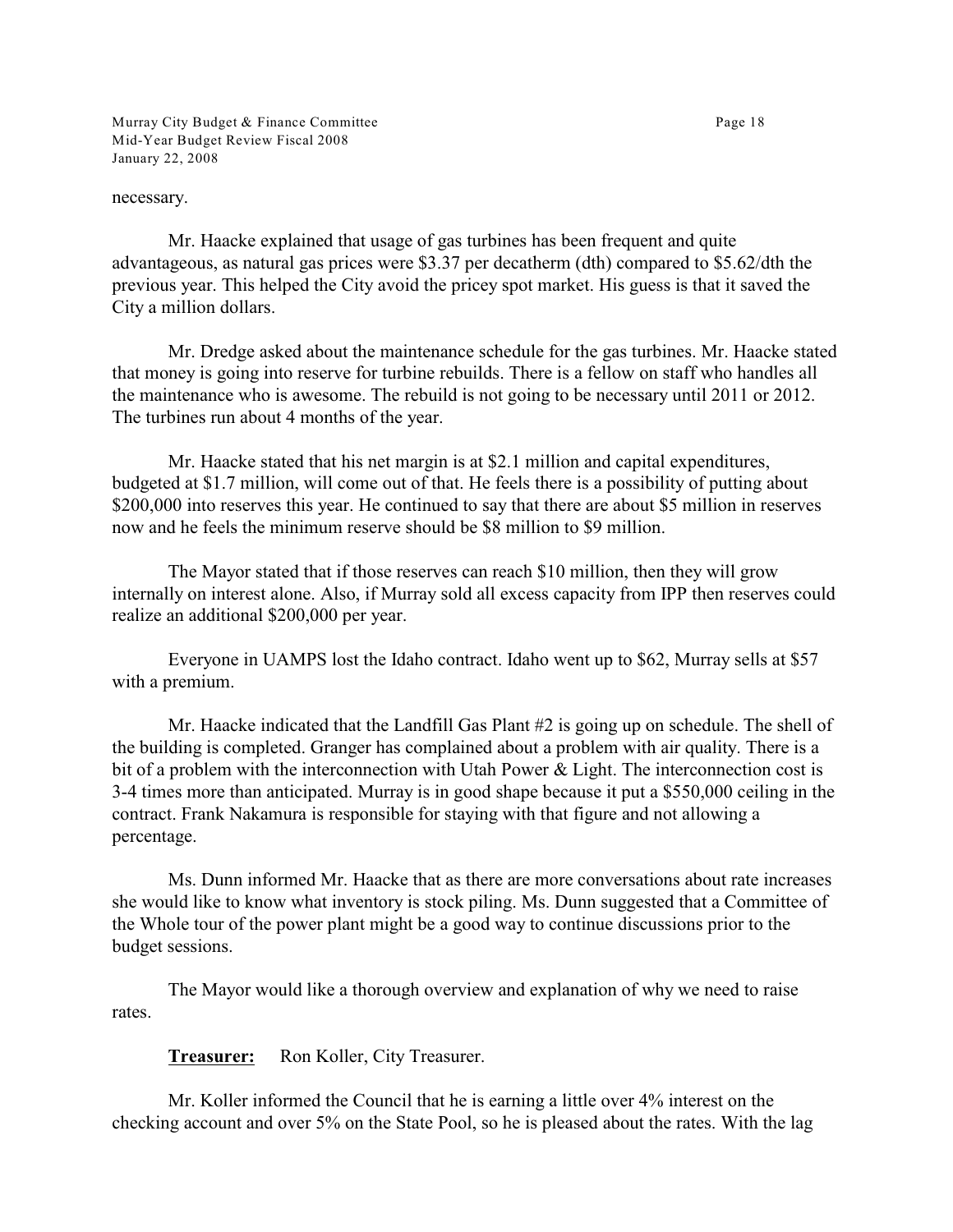time, we can expect those rates for a while. Murray has about \$32.5 million in the State Pool. Everything is doing great.

**City Attorney:** Frank Nakamura, City Attorney and Jenifer Francis

Mr. Nakamura stated that he plans to expend the budgeted funds for training and travel to send the prosecutors to training in the spring.

There is also a variance in membership fees which are not payable until May.

All other budgeted expenditures for the office are on track.

**City Recorder:** Carol Heales, City Recorder and Brent Davidson, representing the Recorder's office , Purchasing; Business License, Elections; and Government Buildings.

Ms. Heales stated that all three areas are at about the 50% mark for mid-year. She said that she is in line with the budget in all categories.

Ms. Dunn asked why elections is grouped with business licenses. This way you cannot really tell what is happening with business licensing.

Ms. Heales responded that it was originally set up that way prior to her becoming City Recorder.

Ms. Heales feels that recorder and elections could be combined and separate purchasing, as well. She researched the amount of money that goes through the purchasing system and it was \$19 million.

Regarding this building, the roof needs replacement. There are three different types of roofing material used. The south end is about 15 to 18 years old and is a tar and gravel type. The water is pooling and pulling away from the edges. The bid is \$18,000 to \$23,000.

The Gap Analysis presentation, on records management, will be held in the Committee of the Whole in February. She is anxious to see what the findings are and how we should proceed with that matter.

**Information Systems:** David Larsen, Director, gave the following presentation.

Mr. Larsen stated that the materials and supplies budget is currently at 33%. This is due to some on-going billing reconciliation issues with the phone system. That amount is about \$8,000 - \$10,000 and will be reconciled in the next two months. He has budgeted for some Microsoft Office licenses that have not been purchased yet, also, licenses will be necessary for records management.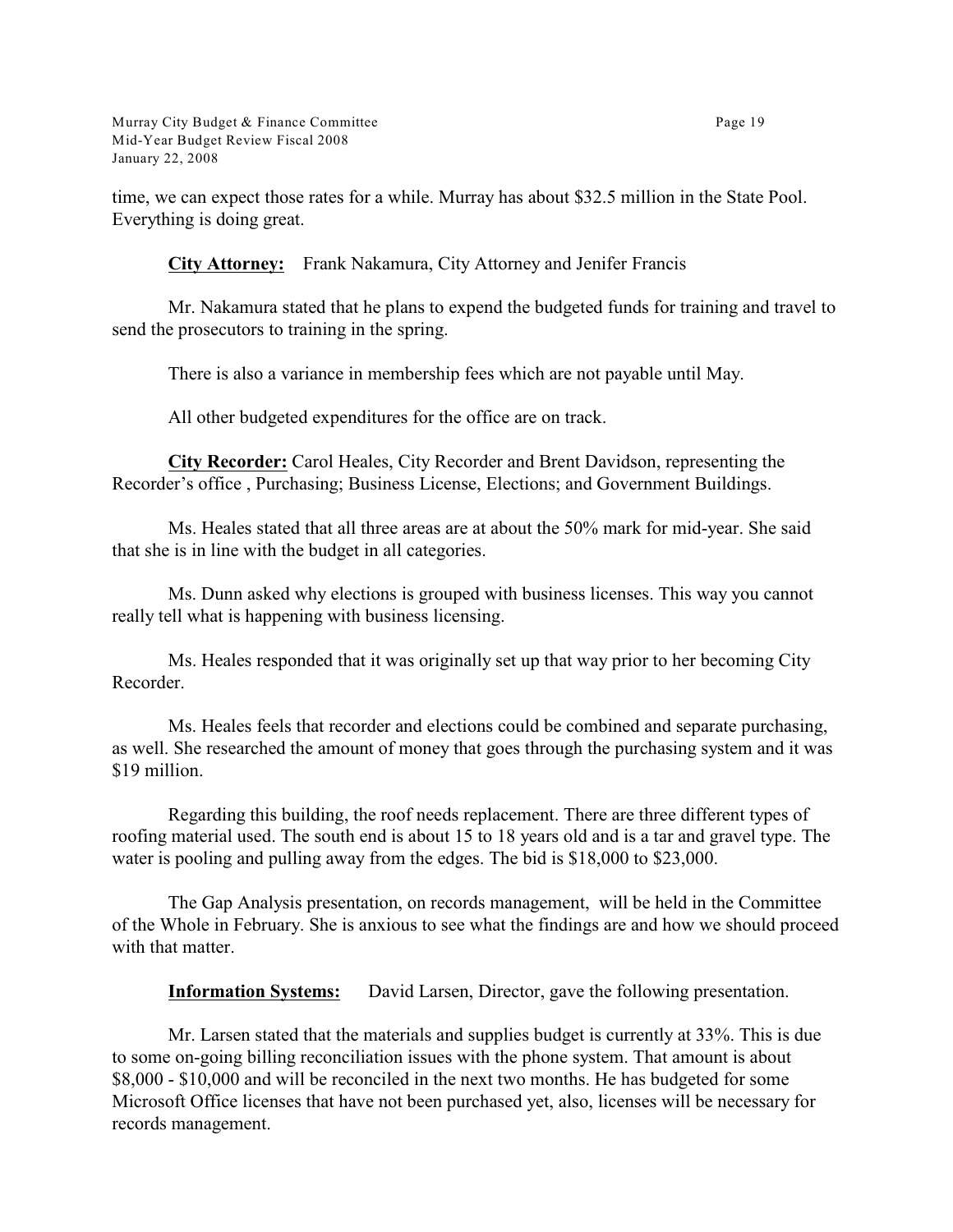Murray City Budget & Finance Committee Page 20 Mid-Year Budget Review Fiscal 2008 January 22, 2008

He continued explaining that on services 81% of the budget has been spent, due to the use of some outside consulting in the first half of the fiscal year.

Education and training funds will be spent on annual conferences as they occur later in the fiscal year.

The other category is used for rental and lease payments, generally for the phone system. These will be due in May.

Capital outlay is at 74% and only a few items remain to be purchased. Most of this is in the Government Information Systems (GIS) development license.

Mr. Larsen expects all categories to be within the budgeted figures by fiscal year end.

 Mr. Larsen stated that he is in the process of replacing the GIS administrator. Talks with the final candidate are being conducted now. He feels he will have someone on board soon.

This coming year, Mr. Larsen anticipates working with Ms. Heales on the records management to get some IT infrastructure for that. He is also looking at about \$25,000 to update Murray's GIS photos to go in to the county and state for fly-over data. He may look at some improvements in programming.

The records management will be a huge project which involves completing the planning process, getting the records classified, implementing new infrastructure and altering many processes within the City. It will eventually lead to rewriting job descriptions. There are many efficiencies to be gained in the records management plan and risks to be avoided. Much time and effort will be spent in getting this adopted and rolled out. Part of what is being analyzed is how to benchmark the system and quantify the savings.

Mr. Dredge commented that he has asked Ms. Wilson questions on the budgeting process and where the information comes from. Everything leads to the accounting software, the HTE program. He is interested in knowing what version Murray is using and what programs have been hand written to tie in.

Mr. Larsen said that the HTE program is up to date with the current software and he is working on a graphical interface version to implement within the next 90 days. He said there is no hand written programming in the general ledger. He does have hand written capabilities and efficiencies in utilities, although, for financial areas none are being used. Mr. Larsen did confirm that our payroll program is in-house developed. He recommends that we use the HTE payroll and human resources software so that it automatically interfaces with finance. This could automate many processes that are now completed by hand work. Customization can be put in for the retirement system, public safety and career service people. No solution has been decided upon.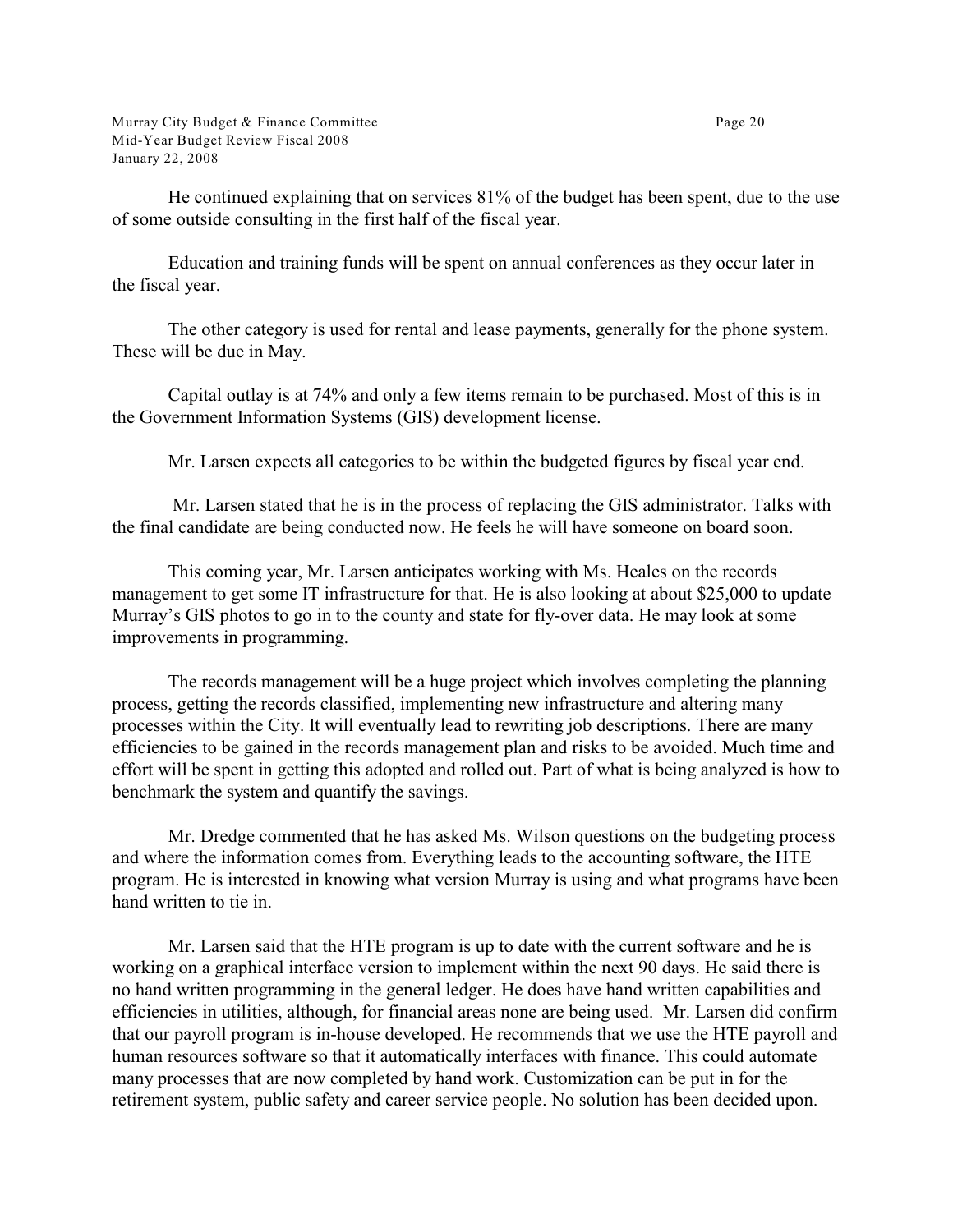**Finance & Administration:** Pat Wilson, Finance Director, with Gabe Johns.

Ms. Wilson stated that the retirement pay-out and her early starting date have put a strain on the salary and related benefits category. In trying to obtain the exact amount she found the information was not readily available. One of the problems is related to working with one particular programmer who is experiencing some health issues just now. She is anxious to work with Dave Larsen on these matters. Based on the retirement pay-out, the payroll overage is about \$22,000.

The Mayor stated that sometimes he knows in advance when personnel are planning to retire. When he is aware of that, he will try to get that information to finance for budgeting purposes.

Ms. Griffiths asked what the retirement pay-outs include.

Ms. Wilson responded that it is sick pay and vacation that has built up on the books. There is a cap on how much vacation can be accumulated.

Ms. Wells said that sick time pay-out is alleviated somewhat, due to annual pay-outs of 25% of unused sick leave.

Ms. Wilson stated that as the government work force ages and as the "baby-boomers" reach retirement the government has more of a challenge to be prepared. She does not see where that was planned for in advance this year.

Mr. Dredge agrees that we should do what we can to prepare the budget for those events. Possibly human resources can give some statistics about past retirement and make some assumptions for the future.

 Regarding the computer programming to obtain this information, Ms. Wilson feels there could be some improvements made.

Mr. Dredge stated that he has concerns about the City computer system. On a DOS based system the graphical interface should be installed. This seems way behind where Murray should be.

Mr. Johns said that he believes that Murray is not current on the HTE system. Finance is using version 3 of the HTE system and there are advances up to version 5. He stated that the graphical interface is available on version 3.

Mr. Dredge said that he is surprised we use a system that needs a graphical interface, because it is a fancy front-end over the same old program.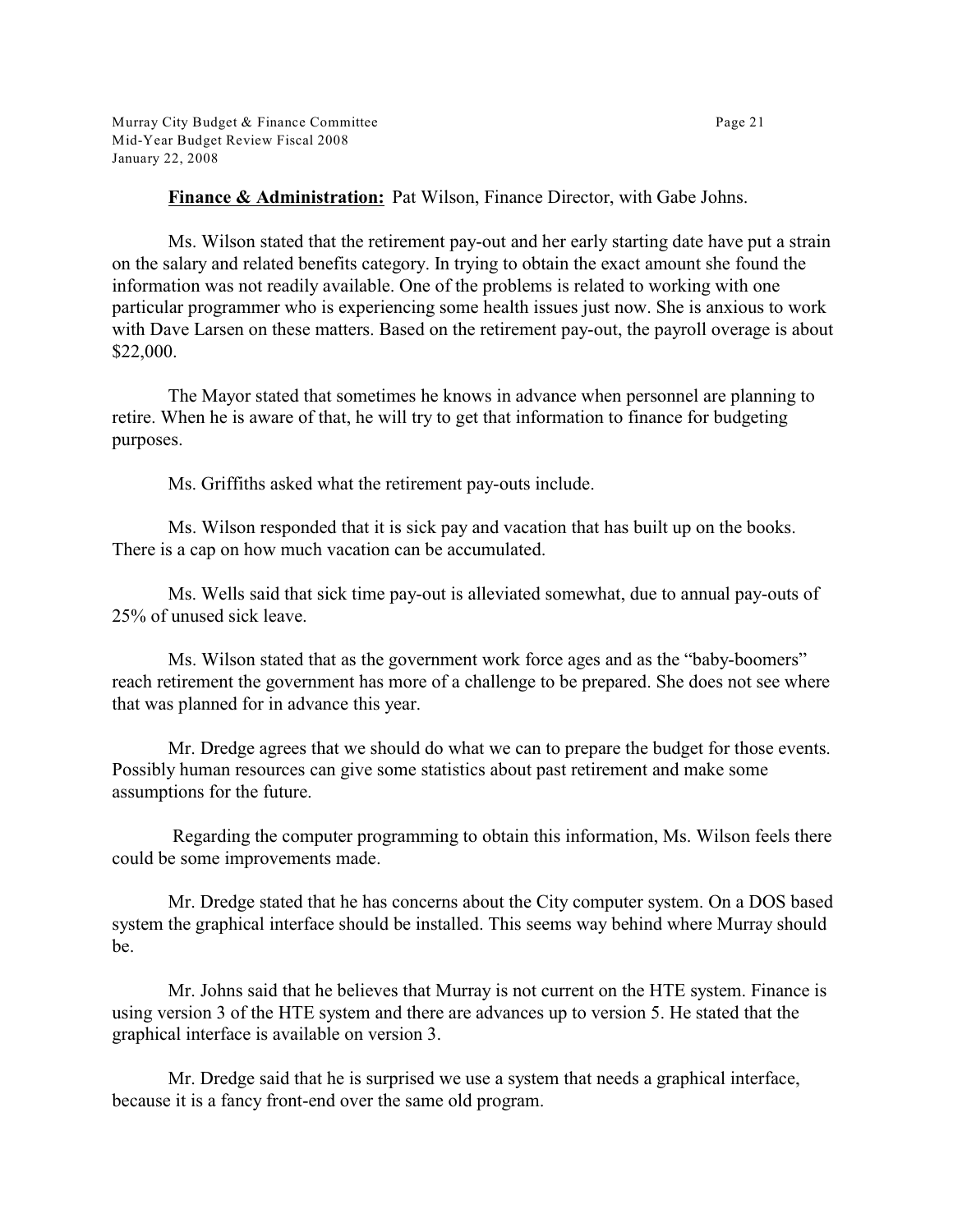Mr. Johns agreed with Mr. Dredge, saying that MIS will be adding a server to overlay the graphical interface on the same underpinnings.

Ms. Wilson stated that she is used to a Windows based system, rather than use of the function keys, and she would like to see us become updated as soon as possible. Mr. Larsen has said that we can make that conversion very quickly, although, she is hesitant to make the change during budget time, when we may not have a support person available.

Ms. Wilson continued by saying that she has a call in to Sun Guard, who is the parent company for HTE, to discover what version is currently being promoted to its clientele, where Murray is in relation to that, and how she can learn quickly in order to begin the budgeting process.

Mr. Dredge stated that the binder that is used for annual budgeting is made and entered into a spreadsheet by hand. He believes that it is a fairly archaic system.

Ms. Griffiths suggested that an analysis be run to see if we are using the system that is most efficient. She continued by remarking that when there is exclusivity on anything it creates a potential for problems.

Ms. Wilson stated that she, also, would like to analyze the system to see if Murray is using it as efficiently as possible and to discover if it is the best system for the City's needs. There could be another system that is more efficient, more user friendly and costs less.

Another item that created a variance in the finance budget was a printer that had to be replaced in an amount exceeding \$15,000.

Mr. Dredge asked Ms. Wilson to address Murray City salaries which may not be where they should be.

Ms. Wilson confirmed that the Wasatch Front Study shows that about 65 positions need adjustments.

Mayor Snarr stated that it is grade increases that need adjustments. The challenge is with other cities that have raised the starting salaries and that causes the compression for employees who have been working for a number of years.

Ms. Dunn stated that IHC is having the same problem with increased starting salaries and pay for employees who have been with them 3 to 5 years.

Ms. Wilson said that some salary issues need to be discussed during the budget process.

The non-departmental budget is fine and many problems can be handled with those funds,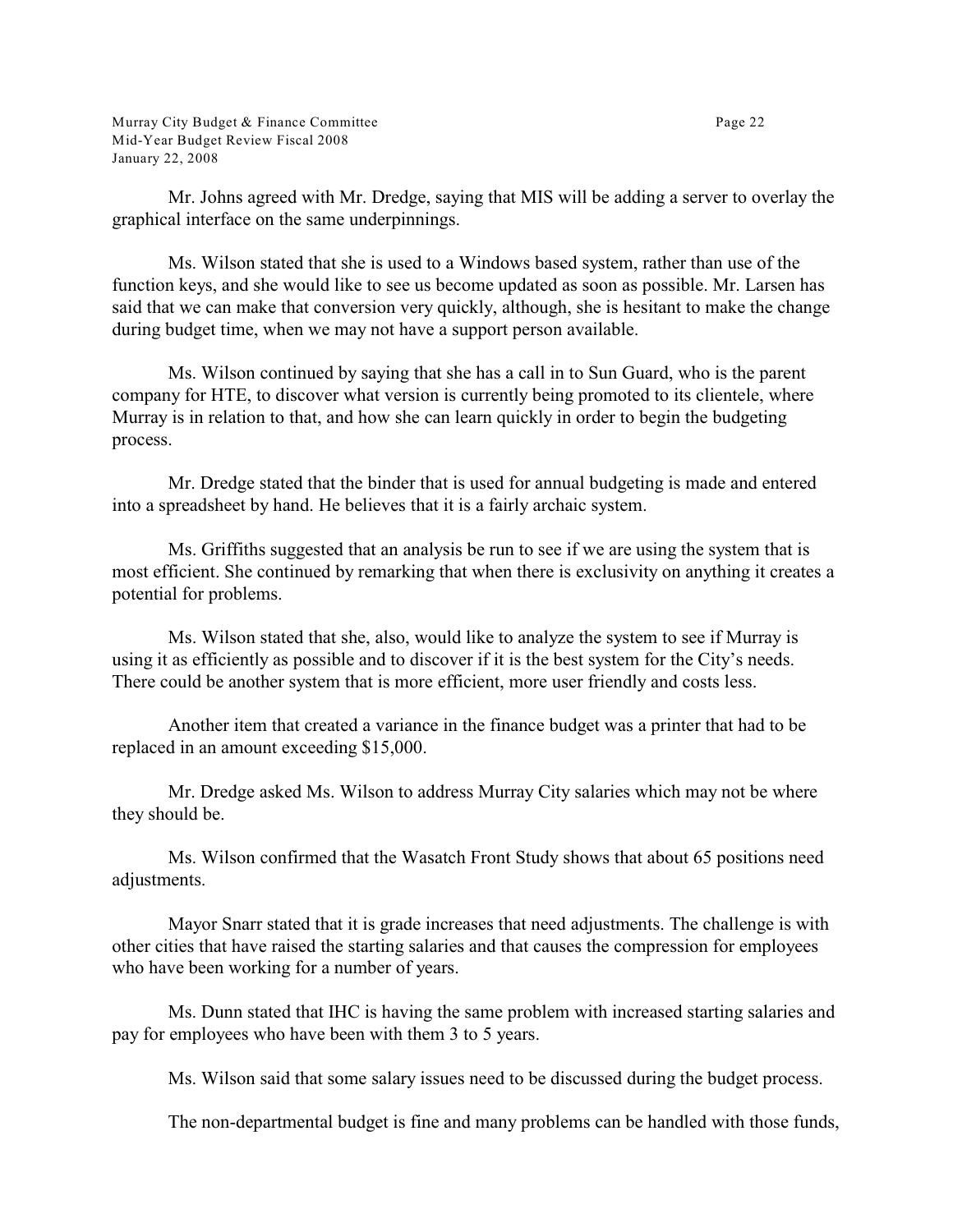Murray City Budget & Finance Committee Page 23 Mid-Year Budget Review Fiscal 2008 January 22, 2008

according to Ms. Wilson.

The meeting was recessed for a ten minute break at 1:55 p.m.

The budget review meeting reconvened at 2:06 p.m.

**Human Resources:** Dale Whittle, Director and Mike Terry.

Mr. Whittle explained that the 1997 Ford Taurus is responsible for the budget overages in fuel and vehicle maintenance in his department. Public notices are way up due to the higher than normal job vacancies and advertising. (He did say that his retirement is about four months away.) Advertising costs have escalated to between \$400 and \$700 for a small ad that previously was about \$100. He has tried to work on special contracts, but it has been difficult to work with newspaper inconsistencies.

Ms. Dunn asked if he keeps track of where applicants get their information.

Mr. Whittle said that the newspaper is very significant. There are many web sites, including Workforce Services, and other agencies, however, the newspaper is still important. He has cut down on the wording, referring to the Murray website for full job descriptions.

Mr. Whittle does succession planning every year that shows all employees, how many years with the City, how old they are, and when they will be eligible for retirement. These are sent out to the department heads. He also has age bracket planning that is projected out five years and ten years in order to consider employee retirement. Right now the City is fine. He has noticed, however, that in five to ten years the power department will have a vast majority of employees eligible for retirement.

Ms. Griffiths wondered if these reports are available and if reserve funds are being accumulated to prepare for these pay-outs.

Mr. Whittle said that the retirement pay-outs are based on vacation and sick leave. The vacation must be paid out. The sick leave pay-out for those retiring is 10%, except for those people with over 15 years of service, an additional incentive exists. The pay-outs now come out of the individual department accounts.

Ms. Griffiths reiterated that money should be earmarked for that specifically, based on the actuarial study, so that when retirement occurs the City is prepared financially to cover those expenditures.

Mr. Whittle explained that there are actuarial companies that will come in to crunch numbers and figure the pay-outs. This may be something that between finance and human resources could be projected.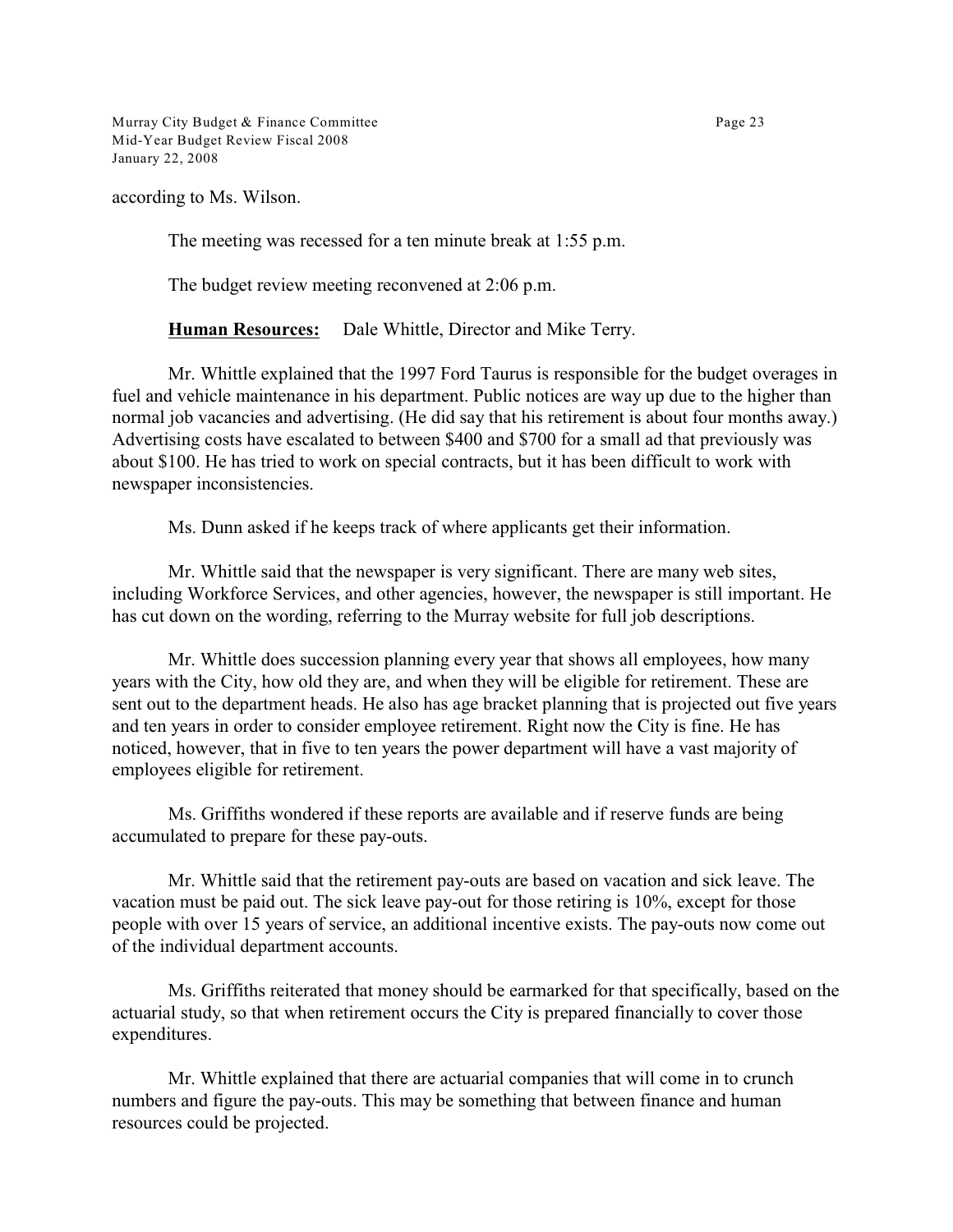Murray City Budget & Finance Committee Page 24 Mid-Year Budget Review Fiscal 2008 January 22, 2008

Mr. Whittle stated that several years ago he did have an actuarial study completed and recommendations were made and changes enacted. He went on to explain that now post retirement benefits end at age 65. The expense of these benefits are very minimal. Retired persons and their spouse can stay on the insurance until age 65. Basically, the first 18 months following retirement the City pays 50% of the insurance premium, after that the City pays between 20%, 25%, or 30% of the premium, based on years of service up to age 65. Private companies cannot do this anymore.

Police and fire have a 20 year retirement benefit so it could be a larger expense for them, although, Mr. Whittle said that the majority of them get a second job with insurance benefits. Under age 55, the City pays very minimally.

**Municipal Justice Court**: Mike Williams, Court Administrator

Mr. Williams began his comments by stating that he had run his report on January 17th, so with 58% of the year lapsed, the court had spent 52% of budgeted funds. He does not anticipate any problems in the coming months, therefore, he expects to be on budget through the rest of the fiscal year.

One item that exceeds the 58% now is overtime expense. This amounts to only \$570, caused by use of a temporary judge when needed, and two temporary employees, although, now he is down to one.

Memberships, subscriptions and books are paid once so they look high just now, but that will come back in line by the end of the year.

Telephone expense has gone up this year, due to video arraignments, that are done instead of transporting defendants from the jail. Mr. Williams stated that he does not have fiber in the court. The transports fall under professional services, which have been a savings at only 47% of budget.

The capital out-lay for the interactive voice recording system (IVR) is a little high, at 70%, although, by the end of the fiscal year it should be within budget. IVR should be up and running by March 8, 2008.The new server is being installed and 30 new licenses are being acquired. That is for the web court and voice court.

The night court is going very well and more than pays for itself, it includes the small claims court and criminal court. Mr. Williams uses Judge Thompson for this. The traffic school is very successful; since it opened last February 7, 2007, over 3200 people have attended.

Car allowance budgeting is high due to travel, car rental and mileage payments. It should be in line by the end of the fiscal year.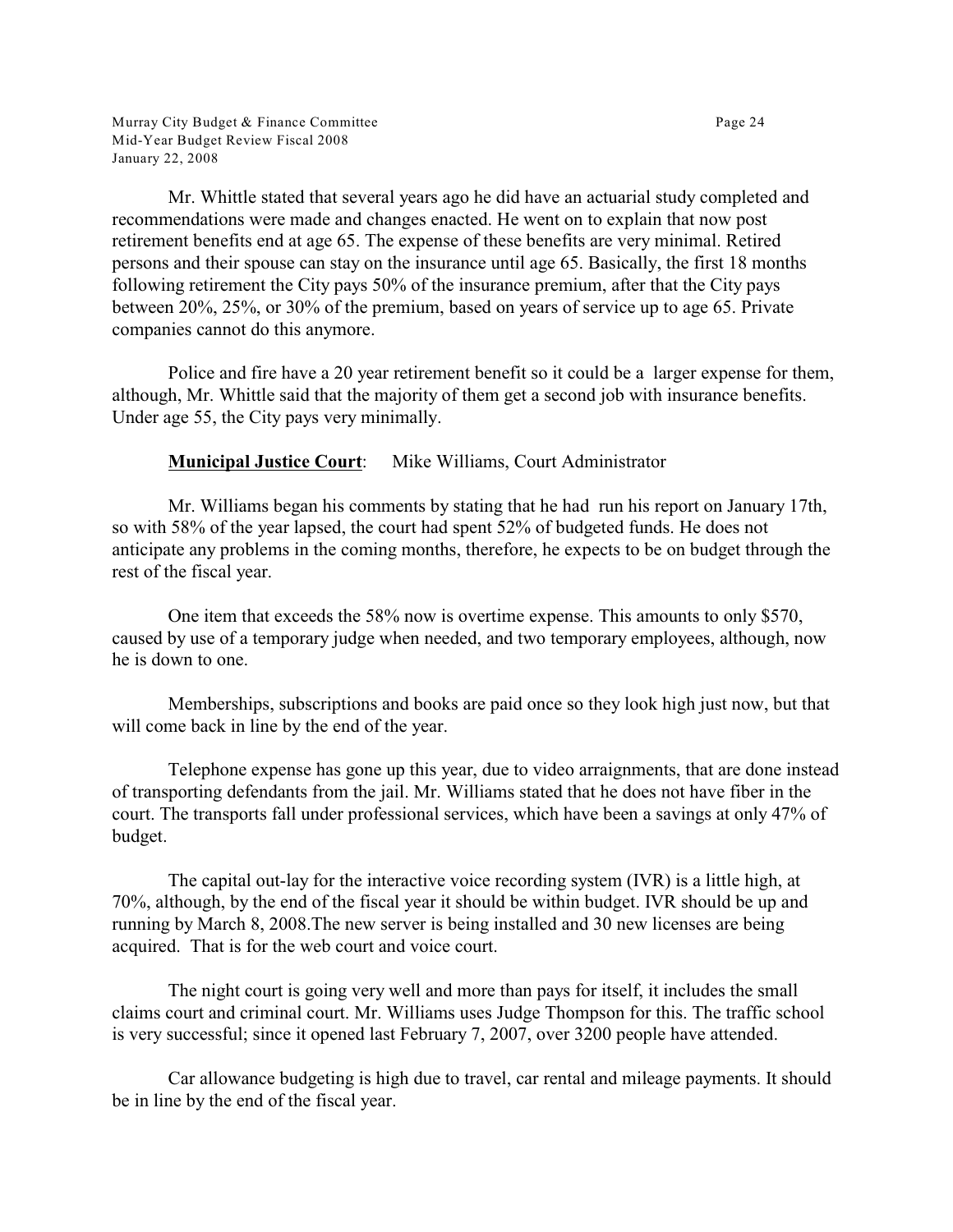Murray City Budget & Finance Committee **Page 25** Mid-Year Budget Review Fiscal 2008 January 22, 2008

Citation revenue is lower due to the repealing, in July, of the \$10 sur-charge per ticket. If you have 15,000 tickets, \$10 each is a lot of money. This was a Salt Lake County charge.

On insurance tickets, the Legislature changed the law to lower this fine if the defendant shows proof of insurance by the time they see the hearing officer. Murray has decreased to \$200.

That concludes the report from the court.

## **Murray City Employees Association (MCEA):** David Frandsen

Mr. Frandsen thanked the Council for resolving a number of issues that were brought to them last year.

Mr. Frandsen commented that the Consumer Price Index (CPI) for inflation is currently 4.1%, according to the United States Department of Labor's Bureau of Labor Statistics for 2007.

The employees are concerned about the costs of medical insurance and what they see happening across the country. The MCEA appreciates the benefits in Murray and hopes to retain the 85/15 premium split.

Mr. Frandsen has received a number of emails from employees who have requested changes to the bereavement policy. It has been suggested to receive five days instead of three for the death of a parent and a single day for the passing of an aunt or uncle.

Increased employee turnover within the City has been noticed. Some employees have taken similar positions in other cities due to higher wages. Mr. Frandsen suggested the administration take a look at market adjustments that might be necessary to retain trained employees.

Mr. Frandsen thanked the Council for considering his suggestions.

**Library:** Dan Barr, Director

Mr. Barr began by pointing out that with 50% of the year expired only 30% of the budget has been spent, although, that will not continue due to the capital outlay account for the building renovation.

In the area of regular and temporary employees, the spending is low, deliberately, due to two retirements and one position that was left vacant for six months as a cost saving measure. He has made an effort to reduce the use of temporary employees, as well.

Mr. Barr feels very strongly about staying within budget on the building renovation and has renegotiated some of the costs. He is trying to save money wherever possible in anticipation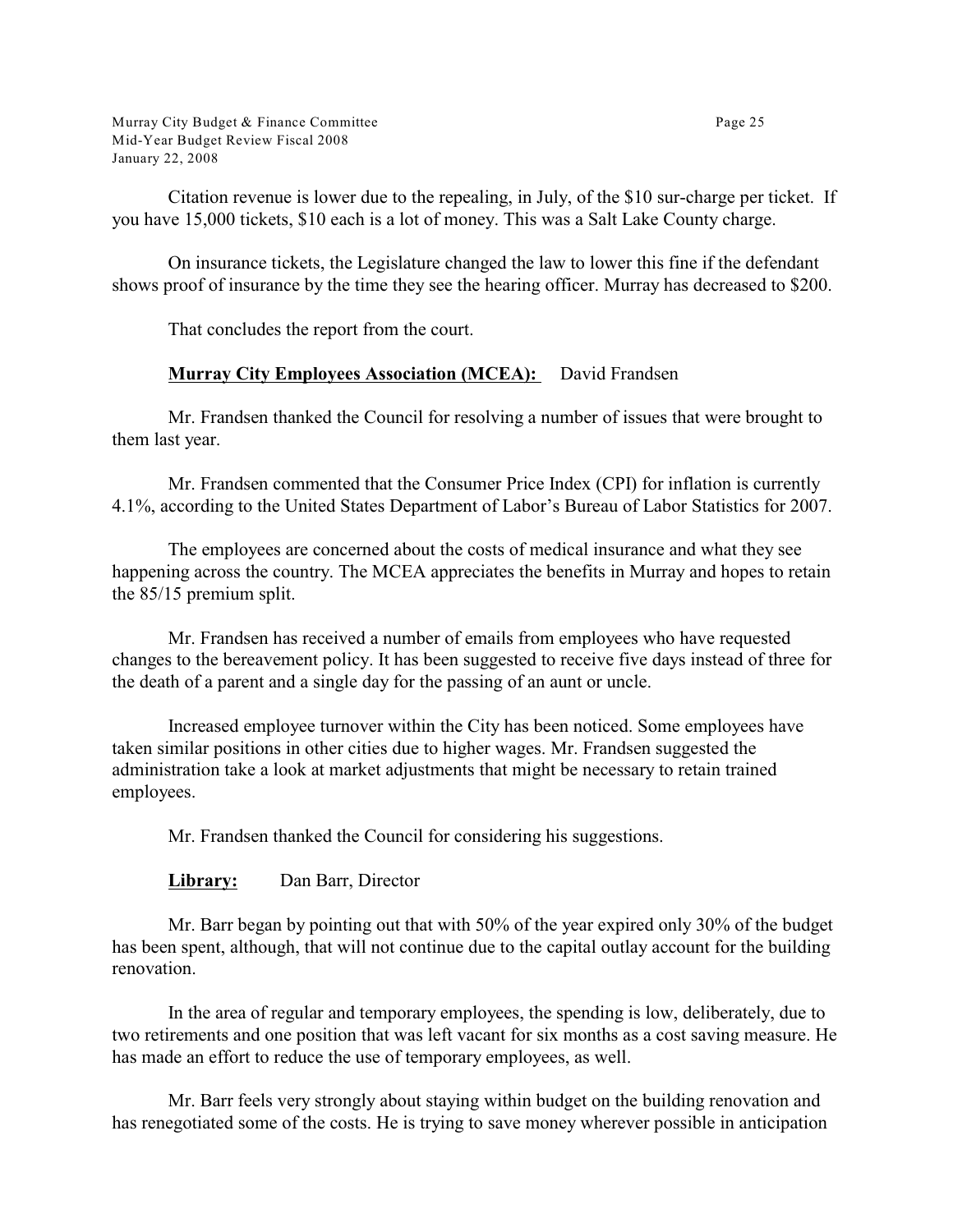Murray City Budget & Finance Committee Page 26 Mid-Year Budget Review Fiscal 2008 January 22, 2008

of some unexpected costs with the remodel.

The expenditures for equipment maintenance, professional services, and periodicals are one time payments that have been expended. The library development grant was spent for renovation costs, and most other expenses are in line with where they usually are at this point in the fiscal year.

Mr. Barr asked Ms. Wilson about a lease fee (expenditure account #55-10). He wondered if that was the total of charges on that account. Ms. Wilson will check and let him know.

Mr. Dredge asked when the renovation would take place.

Mr. Barr responded that the first charges will be in February, and everything will be expended this fiscal year.

Ms. Griffiths commented about the floor plan adjustments to the entrance. According to Mr. Barr, due to the cost of concrete and cutting, this part of the project was eliminated. On the outside, some landscaping and changes to the handicap access doors will be completed. Other suggestions by the architect were too expensive to include. The bulk of the renovation will be as originally planned and affect the inside of the building.

Mr. Dredge and other Council Members were very complimentary of the way Mr. Barr handled the renovation costs and made adjustments to stay within budget.

**Mayor's Office:** Jan Wells, Chief of Staff.

Ms. Wells commented that the Council Intent Document had asked for a vehicle replacement study and she did have an internal study by Carol Heales. This study was to develop a process for replacement but it did not have anything to due with the more fuel efficient vehicles available. There is some information gathered on hybrid vehicles, but she wondered if the Council wanted something more expansive, completed by an outside party.

Ms. Dunn said she has some ideas and will work with the Council to give her some direction.

Ms. Wells will send out the copy of Ms. Heales study and the one completed by George Hamer, also.

Mayor Snarr stated that Michael Wagstaff completed a survey of hybrid vehicles that showed which were the best buy and which get the best return on investment.

Ms. Wells stated that the Mayor's budget is at 46% of expenditures with 50% of the year expired. She said there will be some employee adjustments in the Mayor's office and some funds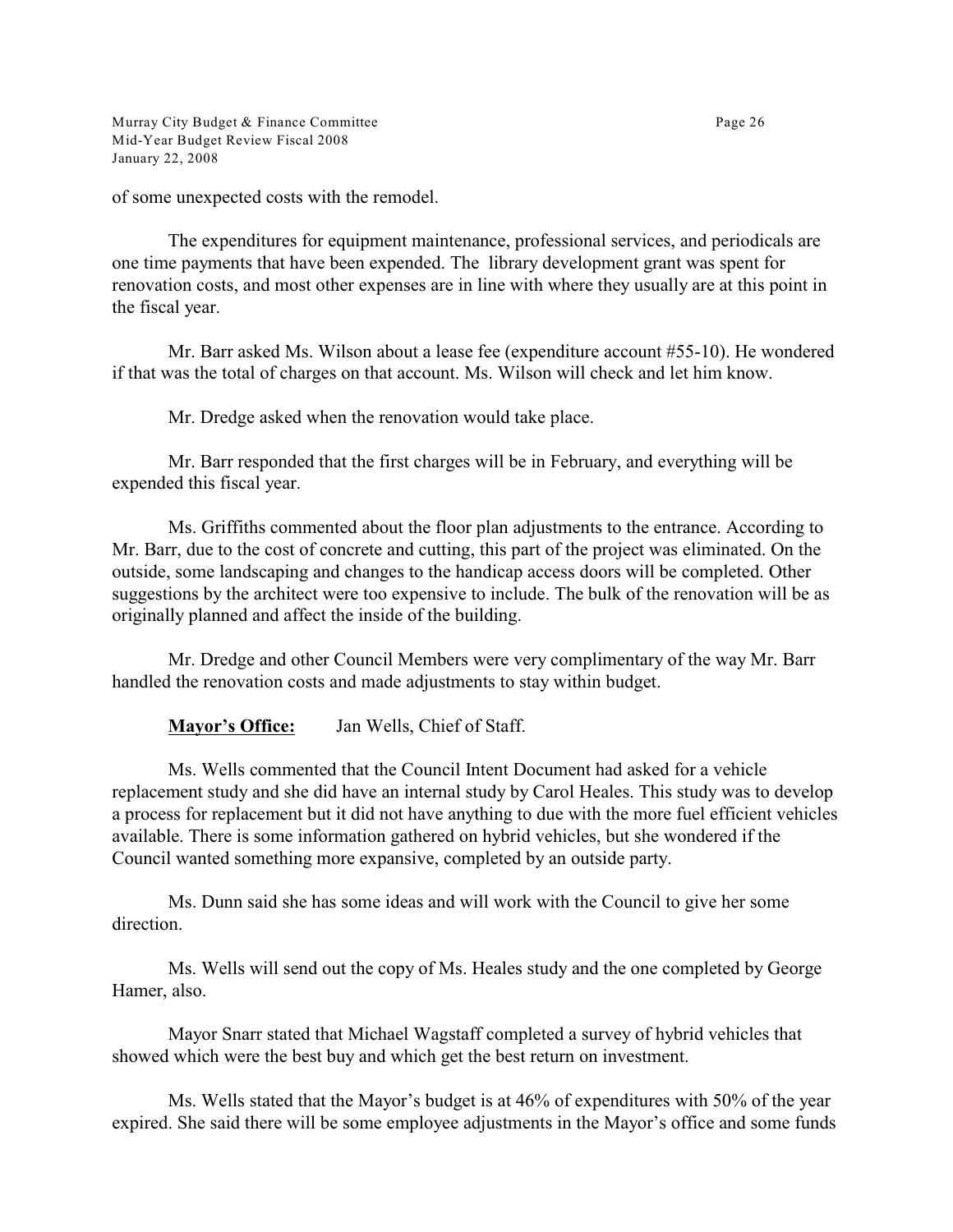Murray City Budget & Finance Committee **Page 27** Mid-Year Budget Review Fiscal 2008 January 22, 2008

will be spent for temporary employees to get through the changes.

Ms. Wells addressed the code enforcement that she has been monitoring for the last nine months. She said that there are excessive calls about weeds. In her office they have discussed these issues and have decided that for a reasonable amount of money a seasonal weed person could be hired. This person would need to be trained and certified in spraying weeds. A route could be developed of City property, 1300 East that needs spraying, and some other areas that can be enhanced. She would like authorization to get someone on board this spring. Ms. Wells suggested that there are some funds available from elections that amount to about \$23,000 that could be used to hire a weed person. This would be a seasonal employee working only a few months, without benefits. Ms. Wells stated that Murray is responsible for improvements and landscape enhancement on 4500 South and 5300 South. This spraying would help maintain those areas, as well.

Ms. Griffiths asked about the area on the south side of 5400 South at 700 West. It is filled with dry grass that looks so flammable.

Ms. Wells responded that it is owned by UDOT and seeded with native grasses.

Ms. Dunn asked about unused funds and how they are spent.

Ms. Wells said that it goes back into the general fund and then into reserve.

Mr. Brass mentioned that as the reserve account reaches its maximum, those funds could go into the capital projects fund.

In conclusion, Ms. Dunn reiterated that she would like any overages to go into the capital improvements fund for future usage.

**Council Office:** Janet Lopez, Administrative Secretary

Ms. Lopez stated that in salary expense, the Council budget was hit by the retirement payouts, similar to those in the finance department, putting us over our salary budget.

We are in good shape on materials and supples, and services money is unexpended.

The miscellaneous category includes the meals that are budgeted and, although, these invoices had not yet been paid by the end of December, funds are almost completely spent in that area. The Oath of Office was not budgeted for this year and other expenses are forthcoming that will need funding. Ms. Lopez suggested that we might need to readjust budgets within the department.

Ms. Dunn added that she and Jan had discussed the Council budget. There are some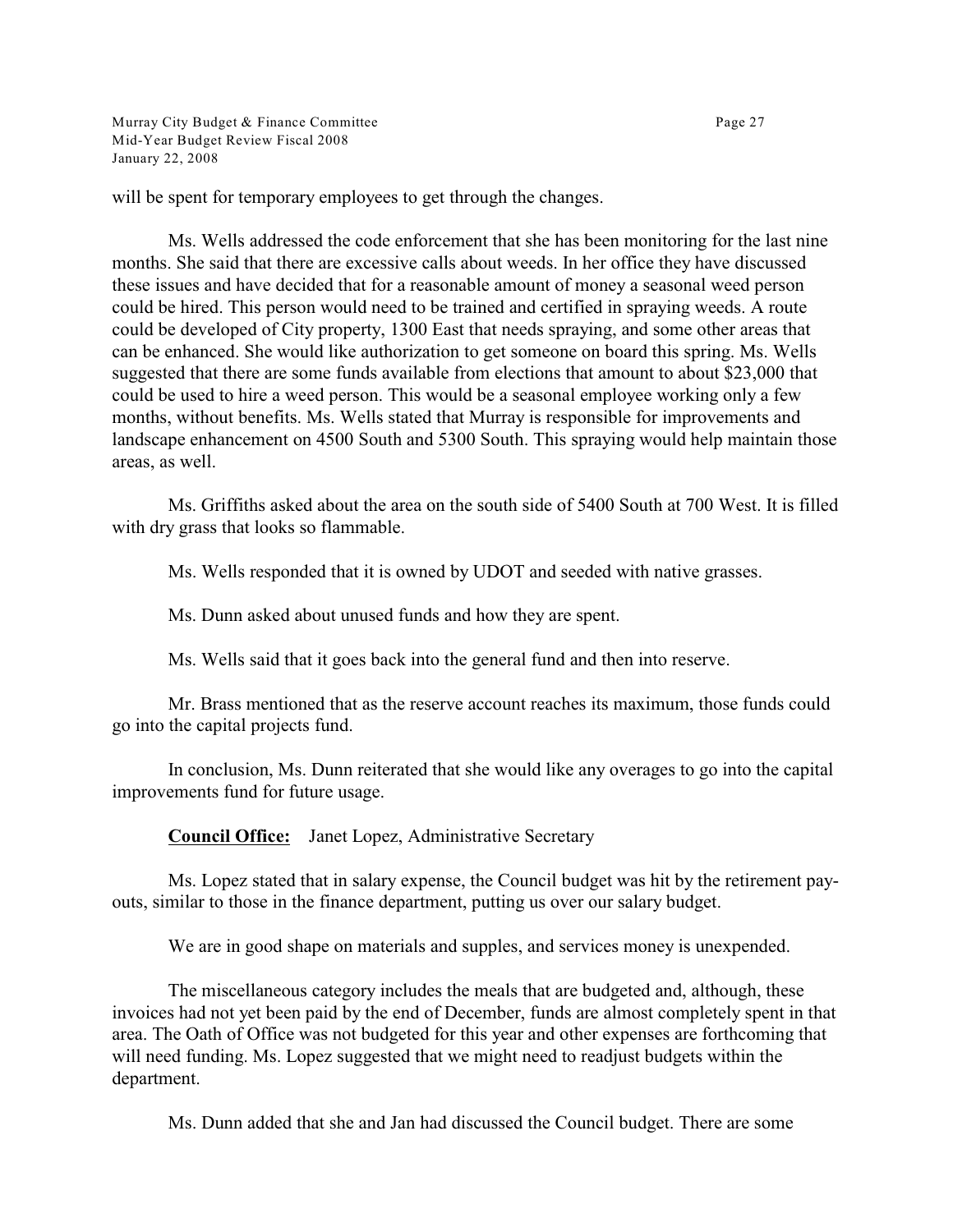Murray City Budget & Finance Committee Page 28 Mid-Year Budget Review Fiscal 2008 January 22, 2008

expenses that are paid out of three different line items that could be readjusted and simplified.

Mr. Dredge said that he had talked with Ms. Wilson about shifting money around within departments, and he would like to see where the money was actually spent and if it was over, he wants to know that.

Ms. Dunn commented that for out of town travel the money comes from several categories, such as travel, education, etc. She would like to have a travel/training budget that does not change every time you expend it. This might be a good time to simplify the process so it is easier to see what has been done.

Mr. Whittle said that it is very common to be done that way.

Mr. Dredge says there may be some value in looking at the chart of accounts and developing some recommendations for reducing and simplifying the process. Also, it should be consistent throughout the City budgets. Secondly, Mr. Dredge suggests that the budget reporting be done on a more regular basis. Monthly might be too often, however, quarterly at the least. In addition, he would like a standard budget reporting form created that would include the line items where a specific variance occurred with a space for explanation and then a memo on the bottom for any extraordinary issues. The other item Mr. Dredge brought up, is that several departments have revenue projections that are overlooked by our present reporting system, that focuses on costs. We should be analyzing revenue as well as expenses.

Mr. Robertson commented that based on the economy, if our sales tax revenue goes down, we need to know that.

Ms. Wells suggested that Mr. Dredge develop a simple form that she could send out to the departments internally for reporting.

Mr. Dredge is thinking of something very simple in which the finance department could scan in the budget and expenses and then the department heads could work on the variances. He does not intend to make more work, rather, be informed so that when there is a request for funds the Council has a clear view of where the City stands financially.

All concurred that this would be beneficial in making sound financial decisions on behalf of Murray.

Ms. Griffiths addressed the capital projects fund and transferring surpluses into that. She said there is a need for a public safety building and the Arts Advisory Board is looking at fund raising for a performing arts center. Ms. Griffiths made the suggestion that some of these funds be earmarked for these projects. She feels that by having some funds set aside by the City, it would be easier to raise money in the private sector.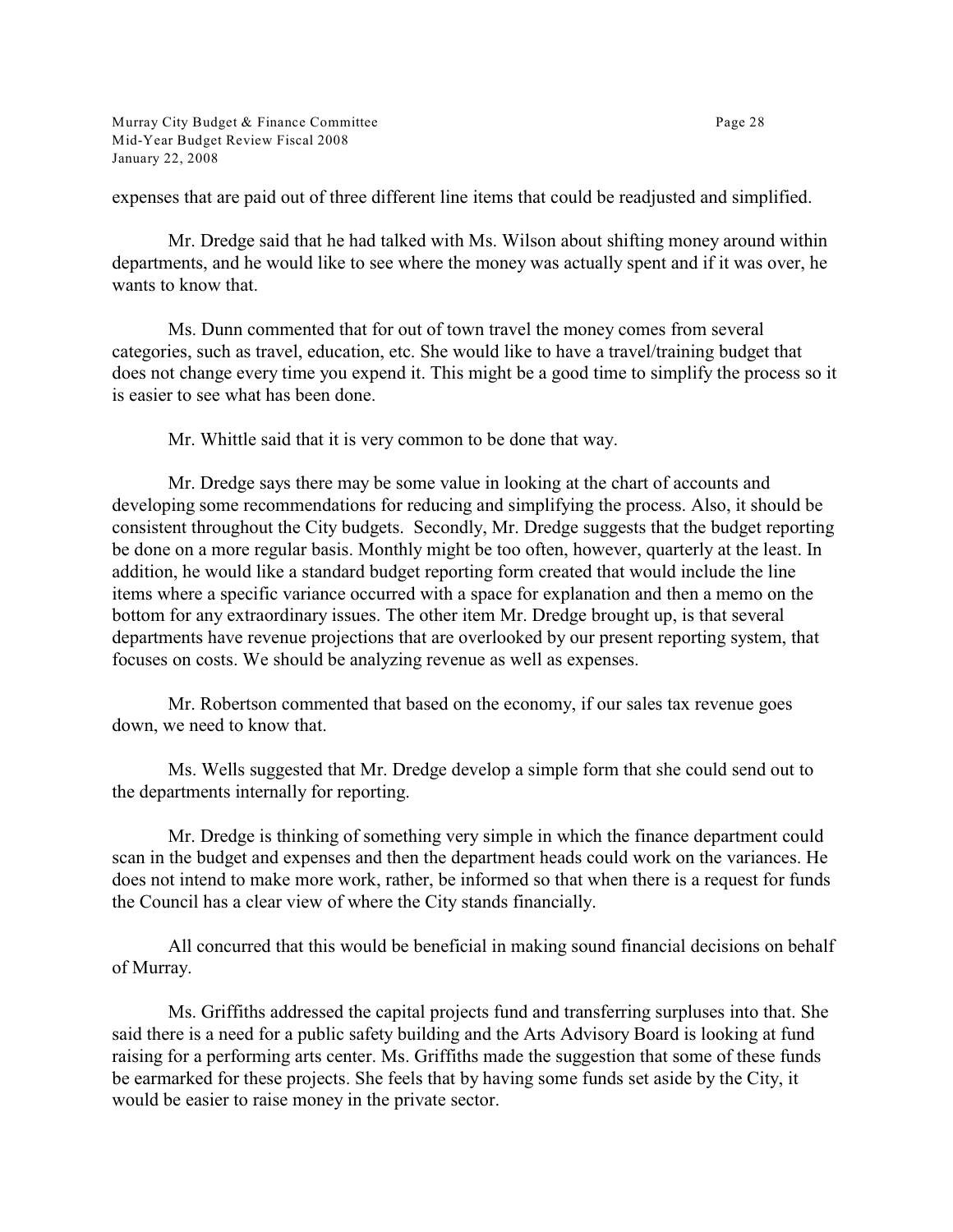Murray City Budget & Finance Committee Page 29 Mid-Year Budget Review Fiscal 2008 January 22, 2008

Ms. Dunn recalled that a couple of years ago, it was decided that 5% of the budget would be set aside for that. The problem exists that the City is in dire need of new buildings but also there is a critical need for repairing roads. It seems that the City is always playing catch-up and it would be good to funnel some money that direction to be prepared for the future.

The Mayor stated that he is concerned about cost of living and insurance increases. He asked Mr. Whittle if he had any projections on insurance costs.

Mr. Whittle said that the medical and dental looks good with only single digit insurance increases expected, however, that means no major catastrophic changes in the next few months. Mr. Whittle also said that there are a couple of concerns on the horizon that he is gathering numbers about and will discuss that in the near future.

Mr. Dredge thanked everyone for their input on the mid-year budget review and adjourned the meeting at 3:12 p.m.

> Janet M. Lopez Administrative Secretary